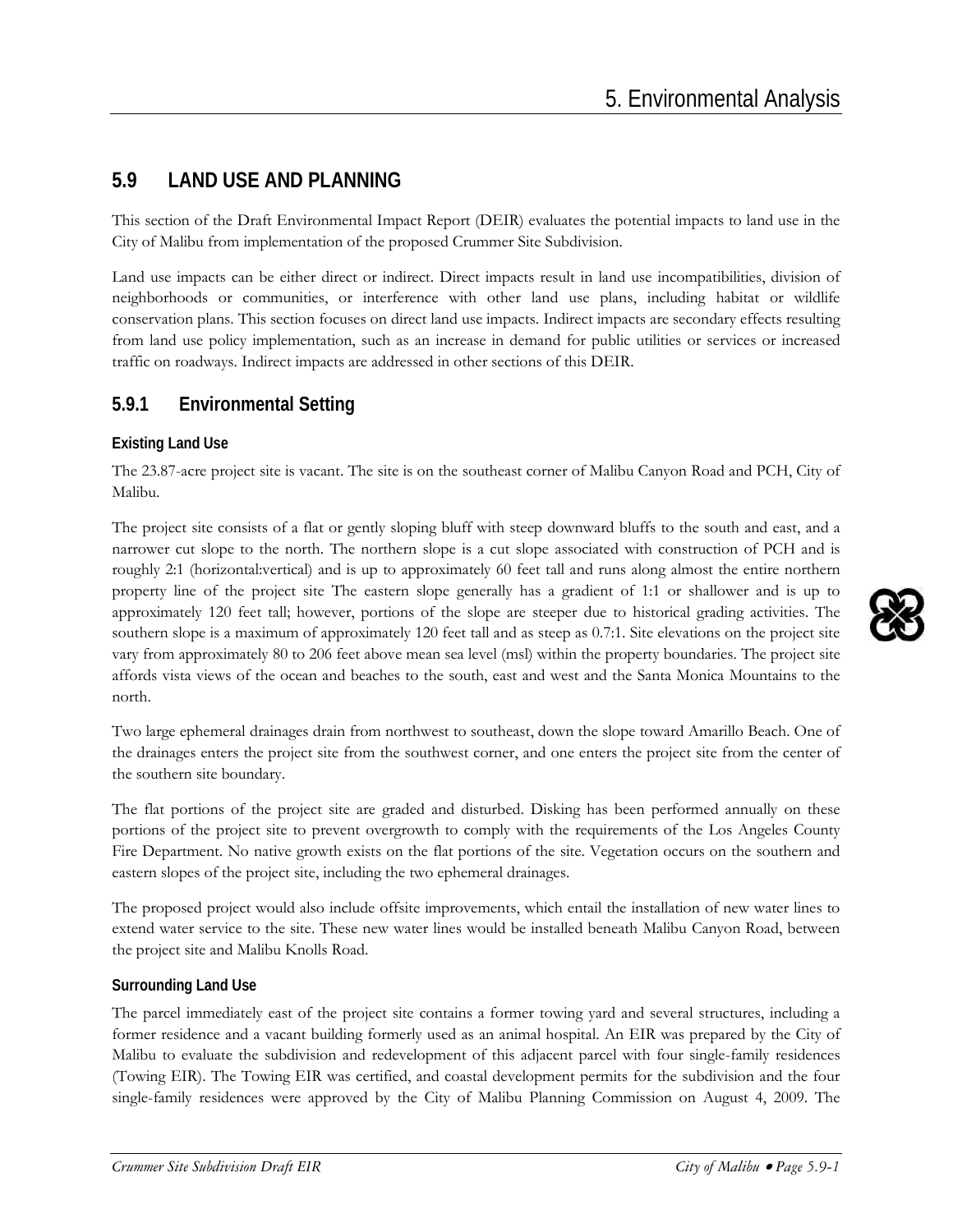Winter Mesa drainage channel runs from north to south approximately 400 feet to the east, and a large shopping center is approximately 800 feet east at the southwest corner of PCH and Webb Way. The parcel immediately west of the project site is Malibu Bluffs Park, a community park consisting of two baseball fields, a soccer/multipurpose field, a playground, jogging paths, picnic tables, a parking lot with 81 spaces with an additional 40 parallel parking spaces along Winter Mesa Drive, and the Michael Landon Community Center. State park land surrounds Malibu Bluffs Park to the south and west. To the north of the project site are vacant parcels, one of which is a 27.8-acre parcel that is currently under review to be developed with a resort hotel (Rancho Malibu Hotel). Pepperdine University is northwest of the project site across PCH. To the south of the project site are single-family residences and Malibu Road. The Pacific Ocean is approximately 300 feet south of portions of the project site. Surrounding land uses can be seen in Figure 3-5, *Surrounding Land Uses*.

#### **City of Malibu General Plan Land Use Designations**

The City of Malibu General Plan Land Use Policy Map designates the Project Site as Planned Development (PD). The project site is the only property designated PD in the Malibu General Plan and the Malibu LCP. The LCP PD zoning designation "is intended to provide for a mix of residential and recreational development of the Crummer Trust property [proposed project site] located east of Malibu Bluffs State Park and south of Pacific Coast Highway….Any planned development in such commercial areas would require an amendment to the Malibu LCP in order to specify the permitted type, density, and intensity of development."

#### **General Plan Land Use Element**

The Land Use Element of the City of Malibu General Plan serves as the principal instrument of land use regulation for all properties and proposed development within the City of Malibu. The Final General Plan was adopted November 20, 1995. The City of Malibu General Plan was amended on July 13, 2009, to designate the project site as PD.

#### **City of Malibu General Plan Land Use Goals, Objectives, and Policies**

The City of Malibu General Plan Land Use Element identifies six goals, as follows:

| LU Goal 1: | The natural and environmental resources of Malibu are protected and enhanced.                                               |
|------------|-----------------------------------------------------------------------------------------------------------------------------|
| LU Goal 2: | Manage growth to preserve a rural community character.                                                                      |
| LU Goal 3: | Recreational opportunities consistent with the protection of the natural resources and residential<br>character of Malibu.  |
| LU Goal 4: | Commercial uses and structures in harmony with the rural residential character and natural<br>environment of the community. |
| LU Goal 5: | Protect agriculture which requires or is enhanced by Malibu's unique climate.                                               |
| LU Goal 6: | Private property rights protected.                                                                                          |

#### **Existing Land Use Designation**

The Malibu Municipal Code Zoning Map and the LCP Land Use Zoning Map designate the project site as PD.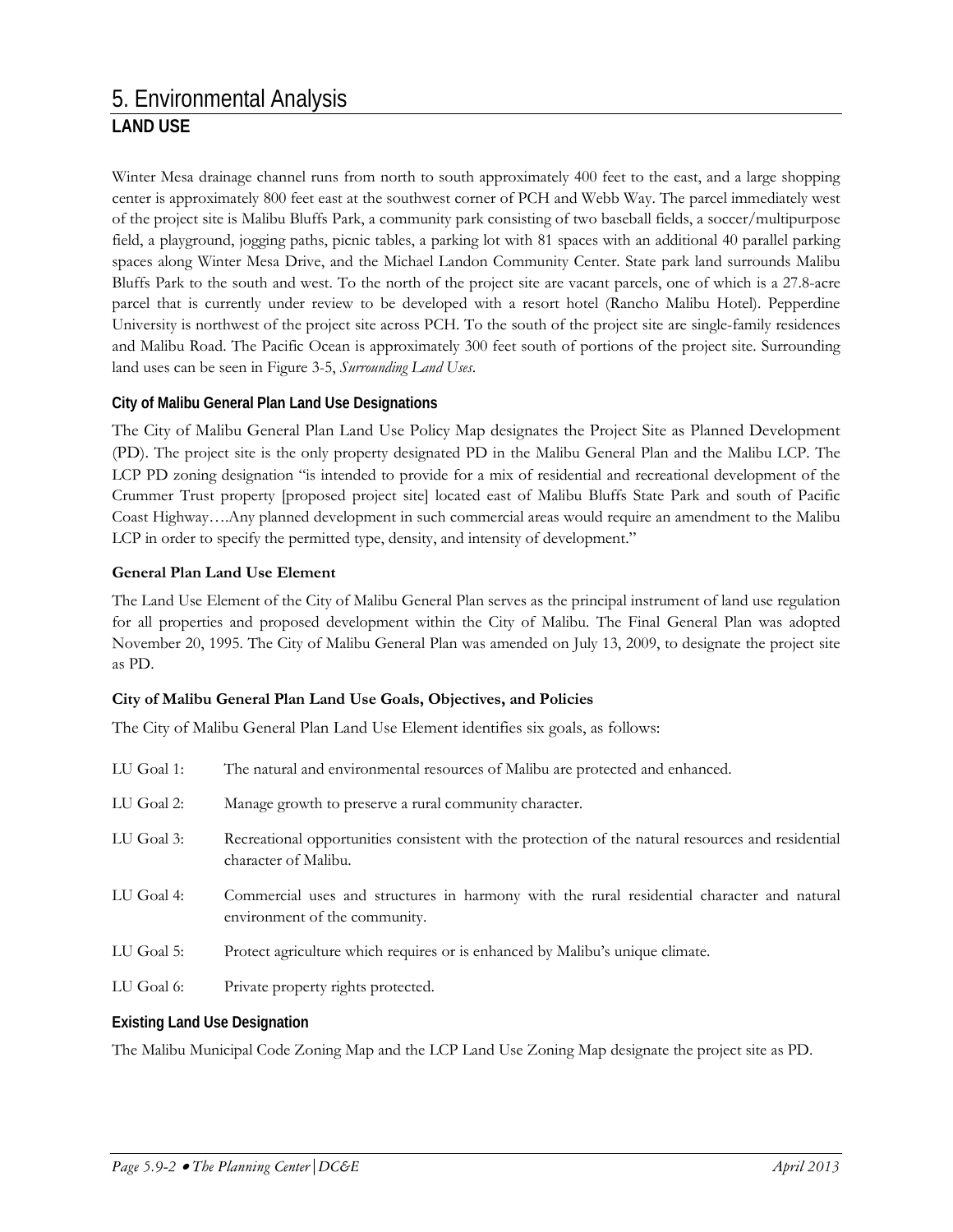### **5.9.2 Thresholds of Significance**

According to Appendix G of the CEQA Guidelines, a project would normally have a significant effect on the environment if the project would:

- LU-1 Physically divide an established community.
- LU-2 Conflict with any applicable land use plan, policy, or regulation of an agency with jurisdiction over the project (including, but not limited to the general plan, specific plan, local coastal program, or zoning ordinance) adopted for the purpose of avoiding or mitigating an environmental effect.
- LU-3 Conflict with any applicable habitat conservation plan or natural community conservation plan.

The 2012 Initial Study, included as Appendix C, substantiates that impacts associated with the following thresholds would be less than significant:

- Threshold LU-1
- Threshold LU-3

These impacts will not be addressed in the following analysis.

### **5.9.3 Environmental Impacts**

The following impact analysis addresses thresholds of significance for which the 2012 Initial Study disclosed potentially significant impacts. The applicable thresholds are identified in brackets after the impact statement.

#### **Impact 5.9-1: Project implementation would not conflict with applicable plans adopted for the purpose of avoiding or mitigating an environmental effect. [Threshold LU-2]**

#### *Impact Analysis:*

The proposed project is for the development of five single-family homes and the dedication of land (Lot 7) to the City of Malibu to expand Malibu Bluffs Park by 1.74 acres to the east and northeast. Bluffs Park currently has two baseball fields and an 81-space parking lot. The recreational area has yet to be designed and would not be developed as part of this project. Although no recreational improvements would be permitted as part of the applicant's current proposal, the land dedication is intended to expand Bluffs Park. Therefore, active recreation areas, passive recreation areas, and an expanded parking lot are all foreseeable future uses. At this time the City believes that the recreational area may be used as a baseball field or a skate park. In addition, a portion of Lot 7 may be developed with a parking lot for Bluffs Park open to the general public, a City-owned maintenance structure, and passive recreational uses such as public sitting areas and picnic tables. The new parking lot could contain up to 94 parking spaces.

At the time the LCP was adopted on September 12, 2002, Bluffs Park was owned by the state. In 2002, when the City's LCP was prepared, the City of Malibu and the Department of State Parks were negotiating the transfer baseball fields from Bluffs Park to the Crummer site. As a result, the CCC adopted a LUP policy that reflected its knowledge of the then-ongoing negotiations. Due to the ongoing negotiations, LUP Policy 2.78 policy stated that the Crummer Trust site is designated CV-2. LUP Policy 2.78 states:

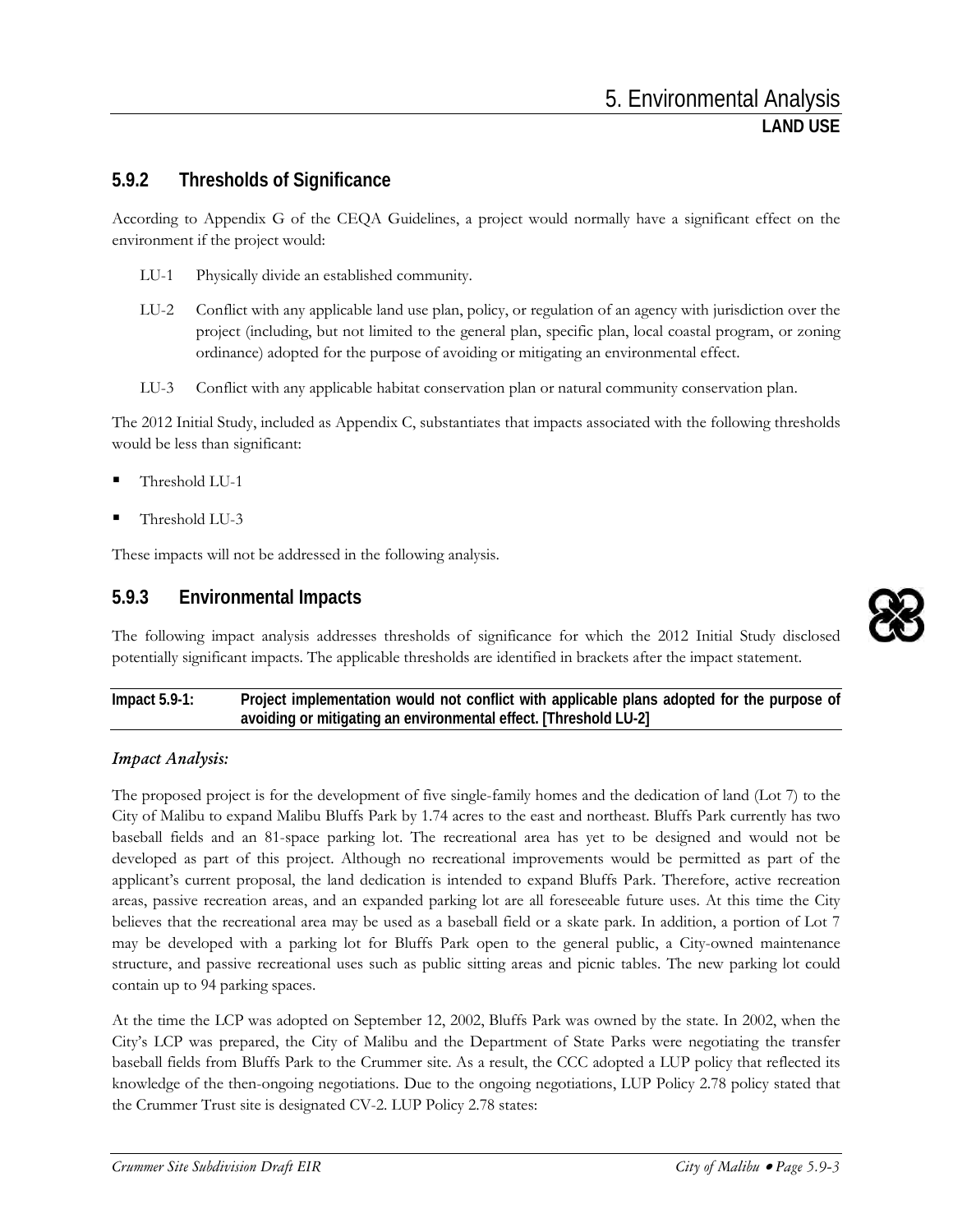If an agreement is reached by the State Department of Parks and Recreation to relocate the existing athletic fields at Malibu Bluffs State Park out of the prime view shed of the park onto the 24.9 acre Crummer Family Trust parcel which is adjacent to the State Park on the east and south of Pacific Coast Highway up to 8 residential units shall be permitted on the remainder of the (Crummer Trust) site. Said agreement shall cause the redesignation of the subject site to Residential in the LCP. Said agreement shall not exempt the residential development from compliance with all other provisions of the LCP. If no agreement is reached to relocate the existing athletic fields the permitted use on the Crummer Trust parcel shall remain CV-2 (Commercial Visitor Serving).

The CCC designated the property PD on all the LIP Land Use and Zoning Maps, as well as in the definitions of PD found in LUP 5.C.2 – New Development, Land Use Policies, Land Use Designations, and in LIP 3.3(Q)(1) - Zoning Designations and Permitted Uses. The LCP PD zoning designation "is intended to provide for a mix of residential and recreational development of the Crummer Trust property [proposed project site] located east of Malibu Bluffs State Park and south of Pacific Coast Highway…. Any planned development in such commercial areas would require an amendment to the Malibu LCP in order to specify the permitted type, density, and intensity of development."

In January 2005, the Malibu City Council authorized a transaction in which the City of Malibu, California State Parks, and the Santa Monica Mountains Conservancy (SMMC) would work cooperatively on the acquisition of the land from the state. In accordance with the January 2005 authorization, State Parks transferred the entire 93 acres of Malibu Bluffs to the SMMC. In 2006, the City purchased 10 acres from the SMMC and now owns the Michael Landon Center, the maintenance structure, the roads, the walkways, the picnic area/whale watching platform, two ball fields and shares parking with SMMC. The remaining 83 acres were retained by the SMMC. Since it is not the City's intent to relocate the existing athletic fields from Bluffs Park, LUP Policy 2.78 is now obsolete. Therefore, a Local Coastal Program Amendment (LCPA) No. 12-001 and corollary zoning text amendment (ZTA No. 12-001) are being requested to correct the inconsistency created between the policy and the zoning designation and to language that specifies the type, density, and intensity of development permitted in the PD zoning designation. The proposed LCPA and ZTA are included in Appendix O of this DEIR and will be forwarded to the CCC for certification.

The residential and recreational land uses proposed by this project are consistent with those identified in the PD land use designation. A detailed analysis of the proposed project's consistency with the applicable goals and policies of the various elements of the General Plan is provided in Table 5.9-1, *General Plan Consistency Analysis*. The analysis concludes that the proposed project would be consistent with the applicable goals and policies of the general plan.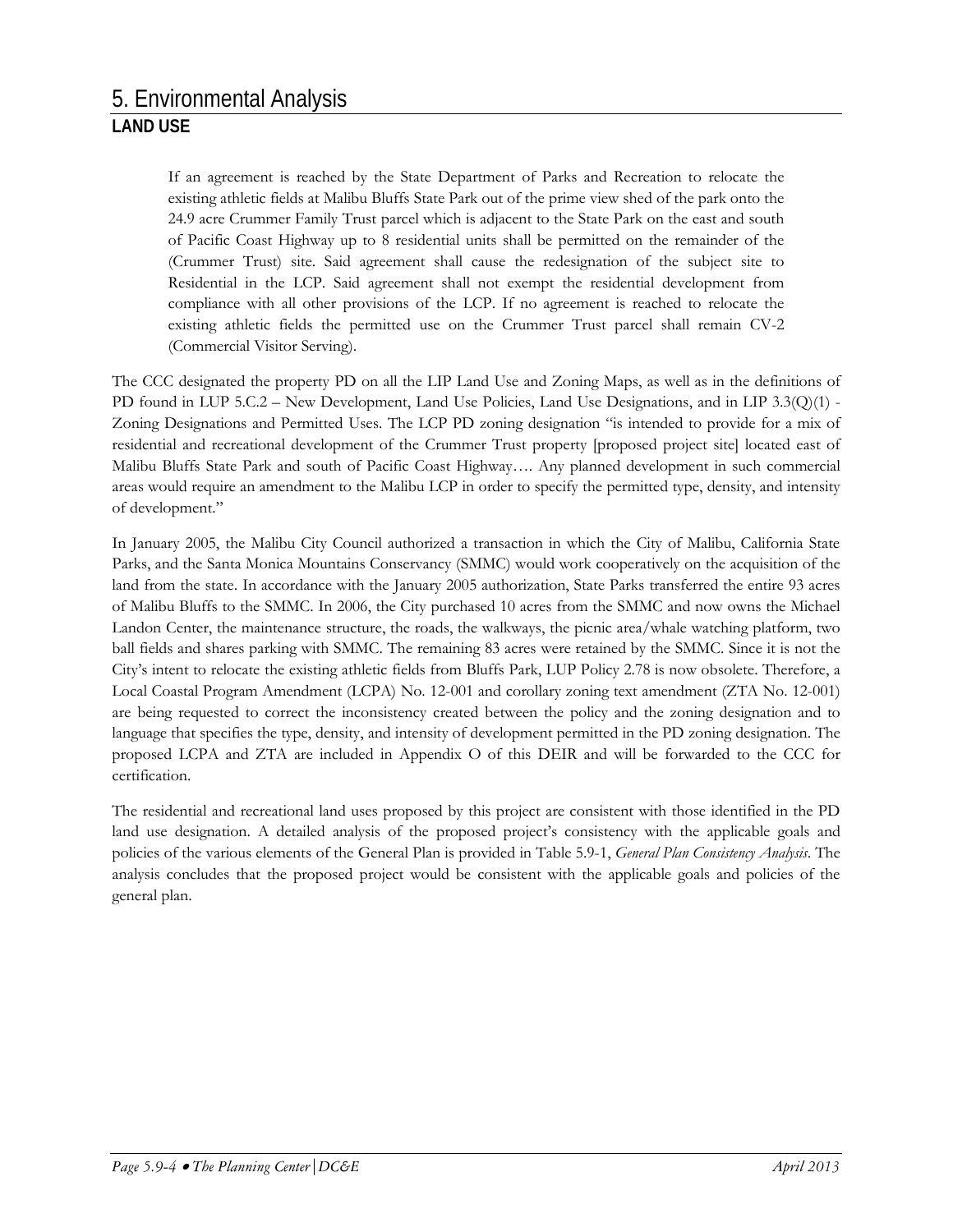## **Table 5.9-1 Malibu General Plan Consistency Analysis**

| <b>Land Use Element</b>                                                                                                                                                                                                                                     | <b>Project Consistency/Comments</b>                                                                                                                                                                                                                                                                                                                                                                                                                                                                                                                                                                                                                                                                                                                                                                                                                      |
|-------------------------------------------------------------------------------------------------------------------------------------------------------------------------------------------------------------------------------------------------------------|----------------------------------------------------------------------------------------------------------------------------------------------------------------------------------------------------------------------------------------------------------------------------------------------------------------------------------------------------------------------------------------------------------------------------------------------------------------------------------------------------------------------------------------------------------------------------------------------------------------------------------------------------------------------------------------------------------------------------------------------------------------------------------------------------------------------------------------------------------|
| LU Policy 1.1.4: The City shall preserve the City's rural residential<br>character.                                                                                                                                                                         | Consistent. The proposed development of five single-family homes<br>will be located on large parcels ranging from 2.61 acres to 5.95<br>acres without street lights and sidewalks. It is therefore consistent<br>with the rural residential character of the City.                                                                                                                                                                                                                                                                                                                                                                                                                                                                                                                                                                                       |
| LU Policy 1.3.2: The City shall require proposed development to<br>avoid geologic safety hazards created by development.                                                                                                                                    | Consistent. As discussed in Section 5.5, Geology and Soils, the<br>proposed project is sited to avoid geologic safety hazards and will<br>be constructed in accordance with the geotechnical engineering<br>recommendations as presented in the Leighton and Associates,<br>Inc., Feasibility-Level Grading Plan Review, Proposed Malibu Bluffs<br>Development: 5-Lot Subdivision, "The Crummer Site", APN 4458-<br>018-019, 24200 Pacific Coast Highway, City of Malibu, California, as<br>well as any subsequent documents, including responses to City<br>comments. These recommendations address site preparation,<br>excavation, fill placement and compaction, foundation design, and<br>site drainage, among other topics.                                                                                                                        |
| LU Policy 1.3.3: The City shall require fire protection measures for<br>development.                                                                                                                                                                        | Consistent. The proposed project will be developed in compliance<br>with requirements and standards of the Los Angeles County Fire<br>Department (LACFD) as discussed in DEIR Section 5.7, Hazards<br>and Hazardous Materials. LACFD include fire protection measures<br>such as fire department turnarounds, access and fuel modification<br>zones.                                                                                                                                                                                                                                                                                                                                                                                                                                                                                                     |
| LU Policy 1.5.1: The City shall scrutinize proposed development for<br>any potential individual or cumulative adverse environmental<br>impact, in addition to those impacts that are peculiar to development<br>otherwise consistent with the General Plan. | Consistent. The cumulative impacts of the proposed project are<br>discussed for each identified environmental category throughout<br>Chapter 5, Environmental Analysis. The information utilized in an<br>analysis of the cumulative impacts come from one a list of past,<br>present, and probable future projects producing related cumulative<br>impacts and a summary of projections contained in an adopted<br>general plan or related planning document designed to evaluate<br>regional or area-wide conditions. Commonly, a general plan<br>projections approach is accepted practice However, due to the<br>number of projects currently being developed or under review in the<br>City, the general plan projections have been augmented by the<br>current list of projects identified in Table 4-1, which was last updated<br>in August 2012. |
| LU Policy 2.1.2: The City shall seek public input about proposed<br>development and value the democratic participation of all citizens.                                                                                                                     | Consistent. This DEIR addresses the environmental effects<br>associated with the implementation of the proposed project and<br>provides the public an opportunity to provide input about the<br>proposed development. The EIR process include several<br>opportunities for public input, such as a 30-day review period after a<br>Notice of Preparation (NOP) has been issued, a 45-day review<br>period after the DEIR has been released, in addition to upcoming<br>Planning Commission and City Council meetings.                                                                                                                                                                                                                                                                                                                                    |
| LU Policy 2.1.4: The City shall require development to be<br>landscaped so that the project blends in with the environment and<br>neighborhood.                                                                                                             | Consistent. The proposed project includes landscaping consisting<br>of plant species approved by the City Biologist. The proposed<br>project will include site landscaping so that the project blends in with<br>the surrounding environment. Visual simulations of the proposed<br>project with landscaping is provided in Section 5.1, Aesthetics, while<br>visual simulations of the project's alternatives are provides in<br>Chapter 7, Alternatives.                                                                                                                                                                                                                                                                                                                                                                                               |

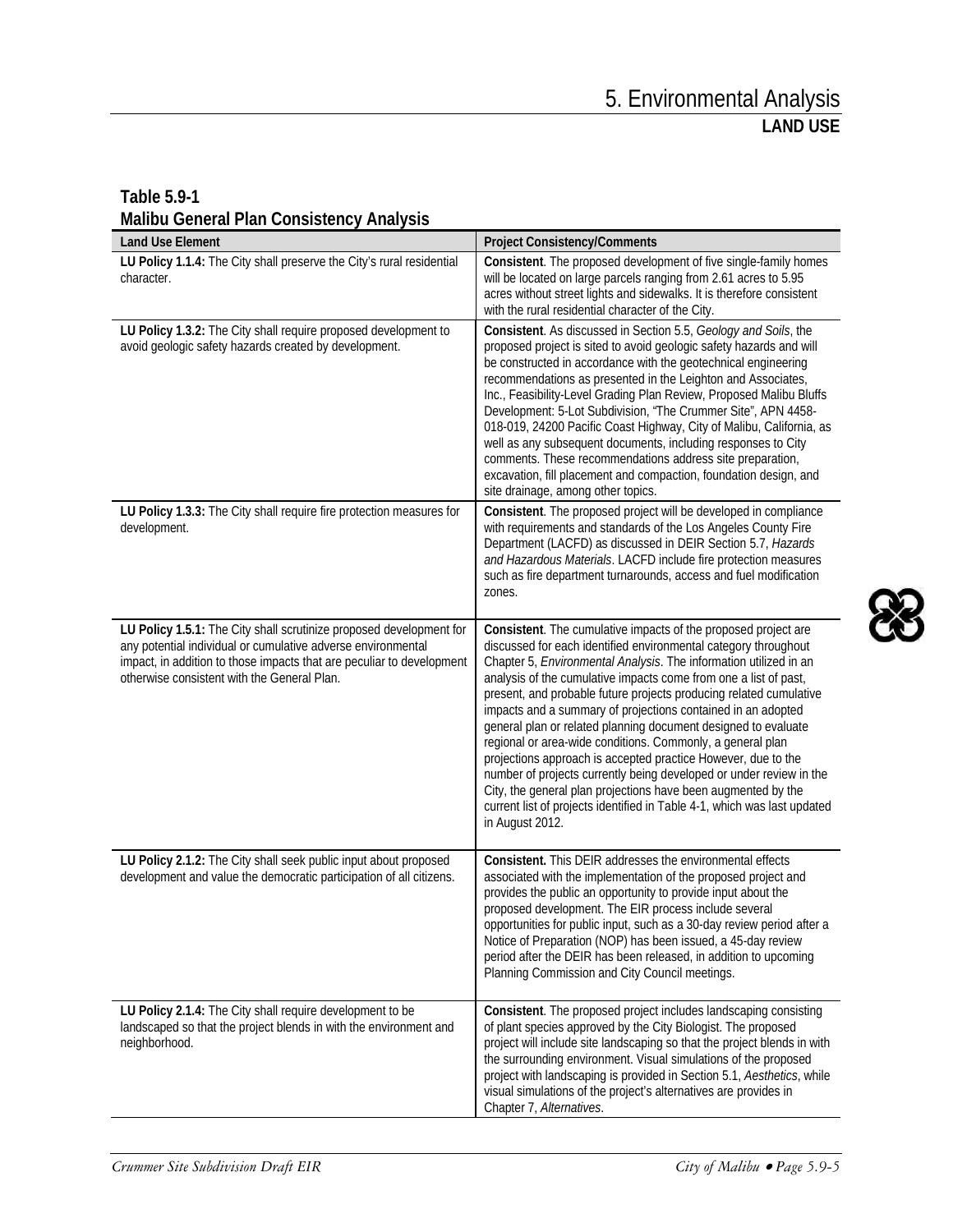### **Table 5.9-1 Malibu General Plan Consistency Analysis**

| <b>Land Use Element</b>                                                                                                                                         | <b>Project Consistency/Comments</b>                                                                                                                                                                                                                                                                                                                                                                                                                                                                                                                                                                                                                                                                                                                                                                                                                                                                                                                                                                                                        |
|-----------------------------------------------------------------------------------------------------------------------------------------------------------------|--------------------------------------------------------------------------------------------------------------------------------------------------------------------------------------------------------------------------------------------------------------------------------------------------------------------------------------------------------------------------------------------------------------------------------------------------------------------------------------------------------------------------------------------------------------------------------------------------------------------------------------------------------------------------------------------------------------------------------------------------------------------------------------------------------------------------------------------------------------------------------------------------------------------------------------------------------------------------------------------------------------------------------------------|
|                                                                                                                                                                 |                                                                                                                                                                                                                                                                                                                                                                                                                                                                                                                                                                                                                                                                                                                                                                                                                                                                                                                                                                                                                                            |
| LU Policy 2.2.5: The City shall evaluate effect on road capacity of<br>traffic impacts from all sources when determining the type and<br>intensity of land use. | Consistent. The proposed project's impacts on road capacity of<br>traffic impacts are evaluated in detail in Section 5.11, Transportation<br>and Traffic. Roadway segments were analyzed using the City's<br>Traffic Impact Analysis Guidelines and Highway Capacity Manual<br>(HCM) methodology. The Highway Capacity Software (HCS)<br>Multilane Highways module was used to calculate level of service<br>(LOS) values for each study area roadway segment. HCS calculates<br>the density of the subject roadway segment in terms of passenger<br>cars per lane per mile (pcplpm) and assigns a specific level of<br>service.                                                                                                                                                                                                                                                                                                                                                                                                           |
| LU Policy 2.2.8: The City shall require adequate wastewater<br>management for development.                                                                      | Section 5.8, Hydrology and Water Quality. The proposed project will<br>minimize impacts related to wastewater discharges and control<br>runoff through OWTS facilities. No stream alteration would occur<br>from the proposed project.                                                                                                                                                                                                                                                                                                                                                                                                                                                                                                                                                                                                                                                                                                                                                                                                     |
| LU Policy 2.4.6: The City shall avoid improvements which create a<br>suburban atmosphere such as sidewalks and street lights.                                   | Consistent. The proposed project will not include sidewalks or<br>streetlight; therefore, avoiding a suburban atmosphere. The<br>proposed project would comply with light and glare requirements set<br>forth in the M.M.C. and the LIP as discussed in detail in Section 5.1.<br>Outdoor lighting would incorporate low-level lighting fixtures and<br>would be designed and installed with directional shields so that the<br>light source would not be seen from adjacent land uses and<br>roadways. In accordance with the LIP, a deed restriction reflecting<br>the lighting restrictions of the LIP would be executed and recorded.<br>Lighting associated with the proposed project would be typical of<br>single-family residences and similar to that of the residential uses<br>immediately south of the project site. Any future recreational use on<br>Lot 7 such as baseball filed or skate park would not include<br>nighttime lighting with the exception of the minimum required<br>security lighting for the parking lot. |
| LU Policy 3.1.1: The City shall ensure visitor serving and<br>recreational uses are compatible with the natural resources and<br>aesthetic values of the area.  | Consistent. The project includes dedication of 1.74 acres of land to<br>the City for public active and passive recreational uses. The<br>recreational area has yet to be designed and would not be<br>developed as part of this project. Although no recreational<br>improvements would be permitted as part of the proposed project,<br>the land dedication is intended to expand Bluffs Park, therefore this<br>DEIR analyses the impacts of foreseeable visitor serving and<br>recreational uses to ensure they are compatible with natural<br>resources and aesthetic values of the area. See Section 5.1,<br>Aesthetics, Section 5.11, Transportation and Traffic, and Section<br>5.12, Recreation.                                                                                                                                                                                                                                                                                                                                   |
| LU Policy 3.2.3: The City shall require adequate parking for<br>recreational facilities to avoid public parking in residential areas.                           | Consistent. Adequate parking for recreational facilities would be<br>provided as discussed in detail in Section 5.11 Transportation and<br>Traffic. Parking for the future visitor serving recreational uses (for<br>baseball field or skate park development option) would be provided<br>in a new parking lot that is proposed to be constructed between the<br>new baseball field and Winter Mesa Drive.                                                                                                                                                                                                                                                                                                                                                                                                                                                                                                                                                                                                                                |
| LU Policy 3.2.5: The City shall ensure that recreational uses do not<br>exceed the capacity of the area and infrastructure.                                     | Consistent. The proposed project's impact on the area's traffic<br>capacity and parking infrastructure are discussed in detail in Section<br>5.11, Transportation and Traffic. With implementation of mitigation<br>measures, the proposed project would create a less than significant<br>impact on studied road segments and adequate parking can be                                                                                                                                                                                                                                                                                                                                                                                                                                                                                                                                                                                                                                                                                     |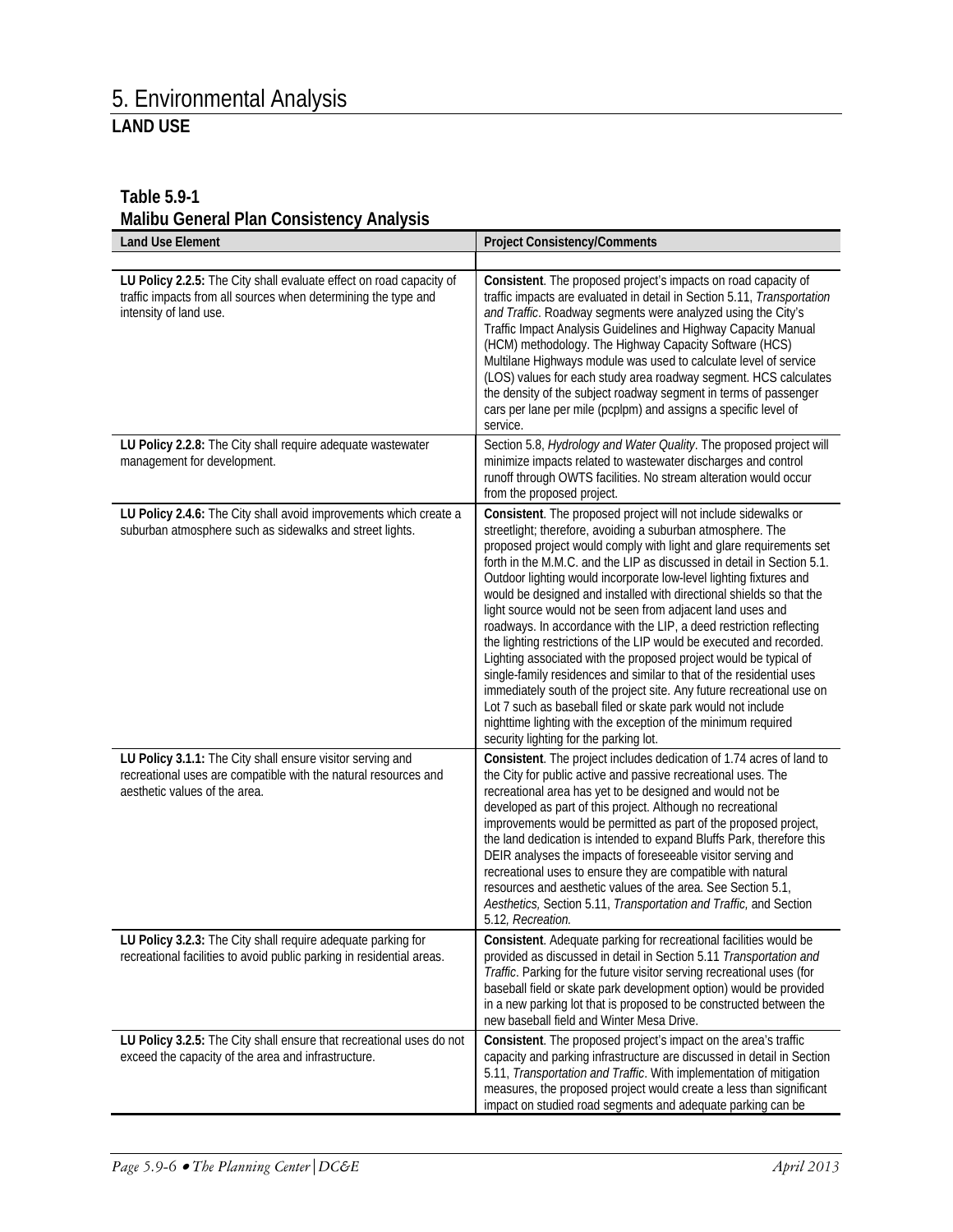| Malibu General Plan Consistency Analysis                                                                                                               |                                                                                                                                                                                                                                                                                                                                                                                                                                                                                                                                                                                                                                                                                                                                                                                                                                                                                                                                                                                                                                                                                              |
|--------------------------------------------------------------------------------------------------------------------------------------------------------|----------------------------------------------------------------------------------------------------------------------------------------------------------------------------------------------------------------------------------------------------------------------------------------------------------------------------------------------------------------------------------------------------------------------------------------------------------------------------------------------------------------------------------------------------------------------------------------------------------------------------------------------------------------------------------------------------------------------------------------------------------------------------------------------------------------------------------------------------------------------------------------------------------------------------------------------------------------------------------------------------------------------------------------------------------------------------------------------|
| <b>Land Use Element</b>                                                                                                                                | <b>Project Consistency/Comments</b>                                                                                                                                                                                                                                                                                                                                                                                                                                                                                                                                                                                                                                                                                                                                                                                                                                                                                                                                                                                                                                                          |
|                                                                                                                                                        | provided. Based on the Opening Year 2017 plus Project and Future<br>year 2030 LOS analyses and the City's significance criteria the<br>proposed project would create a significant impact at Malibu Canyon<br>Road/PCH. However, the impact is less than significant based on<br>the County of Los Angeles CMP criteria. Implementation of<br>transportation improvements to Caltrans facilities such as the<br>intersection of Malibu Canyon Road/PCH, is the primary<br>responsibility of Caltrans. Any modifications to the operation of a<br>roadway by the project applicant and/or a contractor would require<br>the issuance of an encroachment permit by Caltrans, the<br>responsible agency for the intersection of Malibu Canyon<br>Road/PCH. If mitigation measure 11-1 is not implemented by the<br>Caltrans, the project's impacts to the intersection of Malibu Canyon<br>Road/PCH, would remain significant and unmitigated based on the<br>City's Traffic Impact Analysis Guidelines.                                                                                        |
| Open Space Element                                                                                                                                     |                                                                                                                                                                                                                                                                                                                                                                                                                                                                                                                                                                                                                                                                                                                                                                                                                                                                                                                                                                                                                                                                                              |
| OS Policy 1.1.1: The City shall encourage acquisition and<br>dedication of appropriate land into parks.                                                | Consistent. The proposed project includes dedication of 1.74 acres<br>of land to the City for public active and passive recreation which<br>would result in acquisition of additional public open space to satisfy<br>visitor serving and community serving needs. The parcel proposed<br>to be dedicated to the City is located directly adjacent to Bluffs Park<br>and therefore is an appropriate location for a park.                                                                                                                                                                                                                                                                                                                                                                                                                                                                                                                                                                                                                                                                    |
| OS Policy 1.2.1: The City shall encourage dedication and<br>maintenance of private open space to preserve Malibu's natural and<br>rural character.     | Consistent. The project may also include a conservation easement<br>in favor of the SMMC along portions of the southern- and eastern-<br>facing bluff; therefore, preserving Malibu's natural and rural<br>character.                                                                                                                                                                                                                                                                                                                                                                                                                                                                                                                                                                                                                                                                                                                                                                                                                                                                        |
| <b>Circulation Element</b>                                                                                                                             |                                                                                                                                                                                                                                                                                                                                                                                                                                                                                                                                                                                                                                                                                                                                                                                                                                                                                                                                                                                                                                                                                              |
| C Policy 1.3.1: The City shall require sufficient off-street parking.                                                                                  | Consistent. Adequate parking for the proposed project can be<br>provided as discussed in detail in Section 5.11. Parking for the<br>proposed residential units would be provided in the driveways and<br>garages and along the private access road that serves the five<br>residential units. Parking for recreational uses (baseball field or<br>skate park development option) would be provided in a new parking<br>lot that is proposed to be constructed between the new baseball<br>field and Winter Mesa Drive. See Section 5.11, Transportation and<br>Traffic.                                                                                                                                                                                                                                                                                                                                                                                                                                                                                                                      |
| C Policy 1.1.2: The City shall utilize sound traffic engineering and<br>enforcement principles to safely regulate traffic and improve traffic<br>flow. | Consistent. The proposed project's impacts on road capacity of<br>traffic impacts are discussed in detail in Section 5.11, Transportation<br>and Traffic. Based on the Opening Year 2017 plus Project LOS<br>analysis and the significance criteria of the City, the proposed<br>project would result in less than significant impact at Malibu Canyon<br>Road/PCH. With implementation of mitigation measures, the<br>proposed project would create a less than significant impact on<br>studied road segments and adequate parking can be provided.<br>Based on the Opening Year 2017 plus Project and Future year 2030<br>LOS analyses and the City's significance criteria the proposed<br>project would create a significant impact at Malibu Canyon<br>Road/PCH. However, the impact is less than significant based on<br>the County of Los Angeles CMP criteria. Implementation of<br>transportation improvements to Caltrans facilities such as the<br>intersection of Malibu Canyon Road/PCH, is the primary<br>responsibility of Caltrans. Any modifications to the operation of a |

## **Table 5.9-1 Malibu General Plan Consistency Analysis**

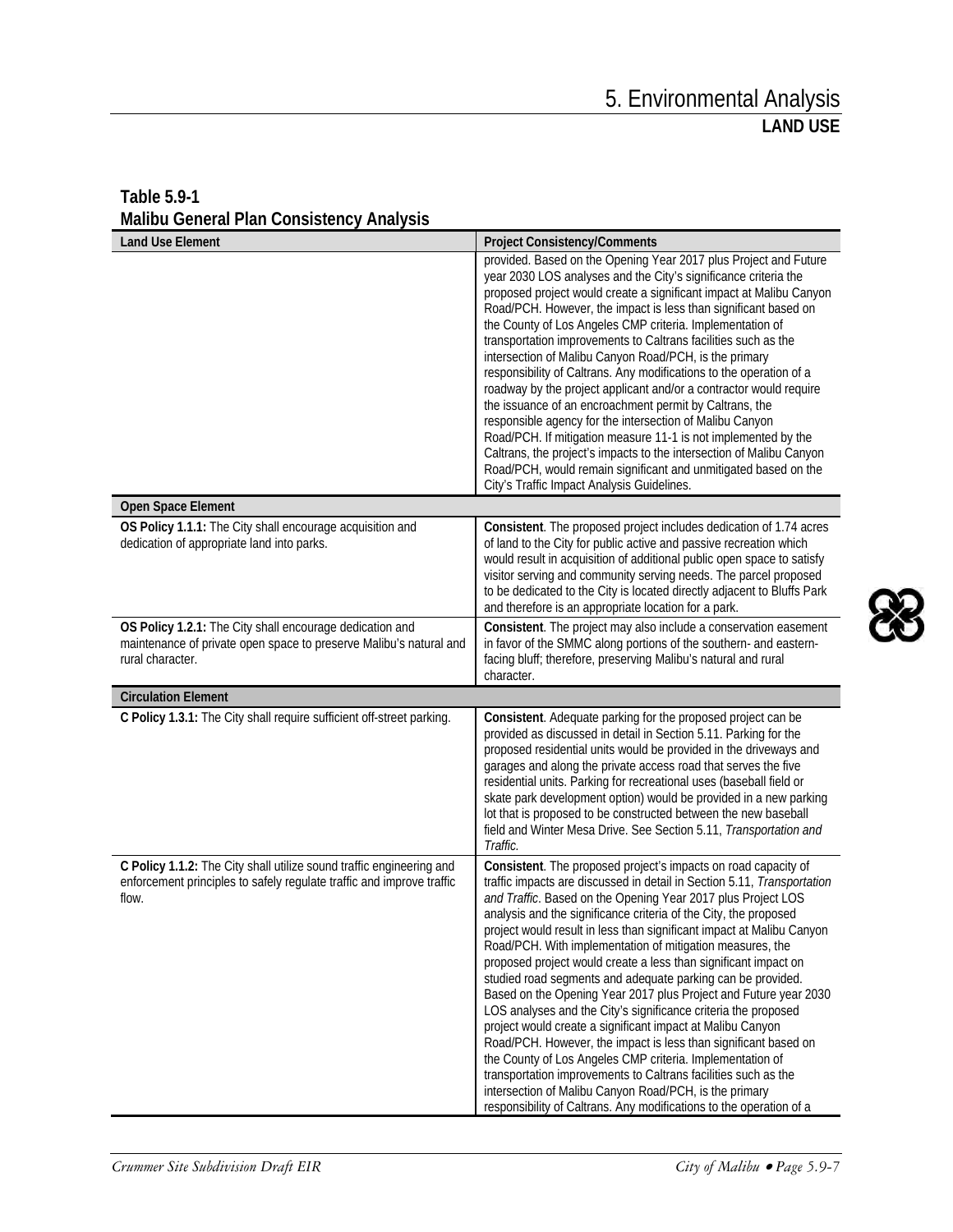| <b>Land Use Element</b>                                                                                                                                 | <b>Project Consistency/Comments</b>                                                                                                                                                                                                                                                                                                                                                                                                                                                                                                                                 |  |
|---------------------------------------------------------------------------------------------------------------------------------------------------------|---------------------------------------------------------------------------------------------------------------------------------------------------------------------------------------------------------------------------------------------------------------------------------------------------------------------------------------------------------------------------------------------------------------------------------------------------------------------------------------------------------------------------------------------------------------------|--|
|                                                                                                                                                         | roadway by the project applicant and/or a contractor would require<br>the issuance of an encroachment permit by Caltrans, the<br>responsible agency for the intersection of Malibu Canyon<br>Road/PCH. If mitigation measure 11-1 is not implemented by the<br>Caltrans, the project's impacts to the intersection of Malibu Canyon<br>Road/PCH, would remain significant and unmitigated based on the<br>City's Traffic Impact Analysis Guidelines.                                                                                                                |  |
| <b>Noise</b>                                                                                                                                            |                                                                                                                                                                                                                                                                                                                                                                                                                                                                                                                                                                     |  |
| N Policy 1.1.5: The City shall encourage new construction and<br>remodels which utilize designs and materials that reduce exposure<br>to noise sources. | Consistent. The proposed project utilize designs and material, such<br>as a solid masonry wall that runs parallel to Pacific Coast Highway<br>and a homerun wall (ball field development option) to reduce<br>exposure to noise sources. As discussed in detail in Section 5.10,<br>Noise, the proposed project would not result in exposure to<br>significant construction, stationary-source or mobile-source impacts.<br>In addition, temporary construction activities are subject to the<br>provisions of the City M.M.C. Chapter 8.24.040, Prohibited Noises. |  |

### **Table 5.9-1 Malibu General Plan Consistency Analysis**

#### **Zoning Consistency Analysis**

The LCP has a land use plan (LUP) and a LIP. The LUP includes goals, objectives, and policies intended to guide future development in the City of Malibu. The LIP contains specific regulations intended to carry out the policies of the LUP. The property is zoned PD, but the PD designation currently has no design standards. The LIP provides that "the uses and structures permitted and conditionally permitted in the PD District shall be as indicated in the associated approved Planned Development." The definition of the PD District further provides that "in addition to the regulations contained in this Chapter, all uses in the PD District shall be subject to the applicable standards located in the Malibu LIP, unless indicated otherwise in the approved Planned Development." The LCP contemplated that the PD District could deviate from the Malibu Development Standards. Pursuant to Section 1.3.1 of the LCP LIP, if there is a conflict between the LCP and the General Plan or any other Cityadopted plan, resolution, or ordinance not included in the LCP, the LCP takes precedence.

Currently, no development standards exist for the PD zoning designation. The proposed project includes ZTA 12- 001 and LCPA 12-001 to incorporate language that specifics the type, density, intensity and development standards permitted in the PD zoning designation. Procurement of all required land use approvals will mitigate any potential land use impacts to a less than significant level. Specific development standards that are not included in the M.M.C. and LCP or deviate from the code have been addressed in the proposed ZTA and LCPA language and are discussed in more detail below. This includes regulations regarding TDSF, height, grading and basements.

Permitted uses. The proposed ZTA and LCPA will specific the type, density and intensity of uses permitted on the Project Site. The following uses and structures are proposed to be permitted:

- A. Lot Nos. 1-5:
	- 1. One single-family residence per lot.
	- 2. Accessory uses (second residential units or guest units pursuant to [Government Code](http://qcode.us/codes/othercode.php?state=ca&code=gov) Section 65852.2, garages, swimming pools, spas, pool houses, cabanas, water features, gazebos, storage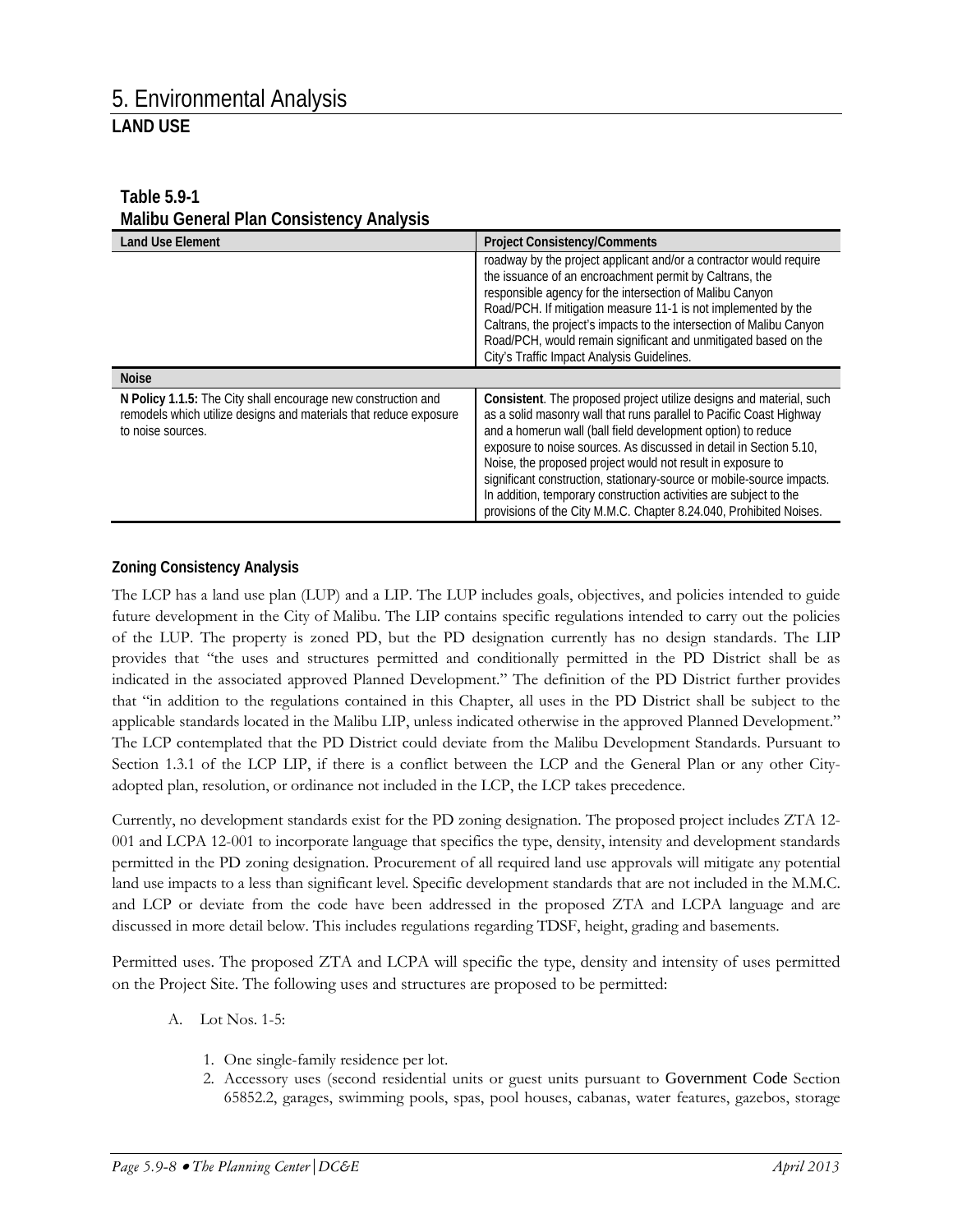sheds, private non-illuminated sports courts, noncommercial greenhouses, gated driveways, workshops, gyms, home studio, home offices, and similar uses as determined by the Planning Director or Planning Commission pursuant to Malibu Municipal Code Section 17.04.050.

- 3. Domestic animals, kept as pets.
- 4. Landscaping.
- B. Lot No. 6:
	- 1. Uses and structures maintained by either the owners of Lots 1-5 or the Homeowners' Association formed to serve the residential development within the Malibu Coast Estate PD, including a guard house, private access roads, gates (including entry gates), fencing, visitor parking, landscaping, guardhouse parking, community utilities, informational and directional signage, private open space, lighting and an onsite wastewater treatment plant.
- C. Lot No. 7:
	- 1. Parks and public open space, excluding community centers,
	- 2. Active and passive public recreational facilities, such as ball fields, skate parks, picnic areas, playgrounds, walkways, restrooms, scoreboard, sport court fencing, parking lots, and similar uses as determined by the Planning Director or Planning Commission pursuant to Malibu Municipal Code Section 17.04.050.
	- 3. Onsite wastewater treatment system.

As such, the proposed uses would conform to the use permitted in the PD zone with the approval of ZTA No. 12-001 and LCPA No. 12-001.

Total Development Square Footage. Pursuant to Malibu LIP Section 3.6 and M.M.C. Section 17.40.040, the total development square footage associated with the construction of a single-family residence on a legal lot shall be determined based on the following formula: for lot areas up to 1/2 acre, total square footage shall be 17.7 percent of lot area plus 1,000 square feet; for lot areas greater than 1/2 acre and up to 1 acre, total development square footage shall be increased by 10 percent of the amount of lot area exceeding 1/2 acre; for lot areas greater than 1 acre and up to 1 1/2 acre, total development square footage shall be increased by 5 percent of the amount of lot area exceeding 1 acre; for lot areas greater than 1 1/2 acres and up to 5 acres, total development square footage shall be increased by 2 percent of the amount of the lot area exceeding 1 1/2 acres. Slopes equal to or greater than 1 to 1 shall be excluded from the lot area calculation. In addition, the square footage of a basement shall be included in the calculation of TDSF, consistent with the following formula: The initial one-thousand (1,000) square feet of a basement shall not count toward TDSF; additional area in excess of one-thousand (1,000) square feet shall be included in the calculation of TDSF at the rate of one (1) square foot of TDSF for every two (2) square feet of proposed basement square footage.

Table 5.9-2, *Total Development Square Footage Permitted* show the maximum TDSF permitted per lot based on the TDSF formula and the proposed TDSF per lot.

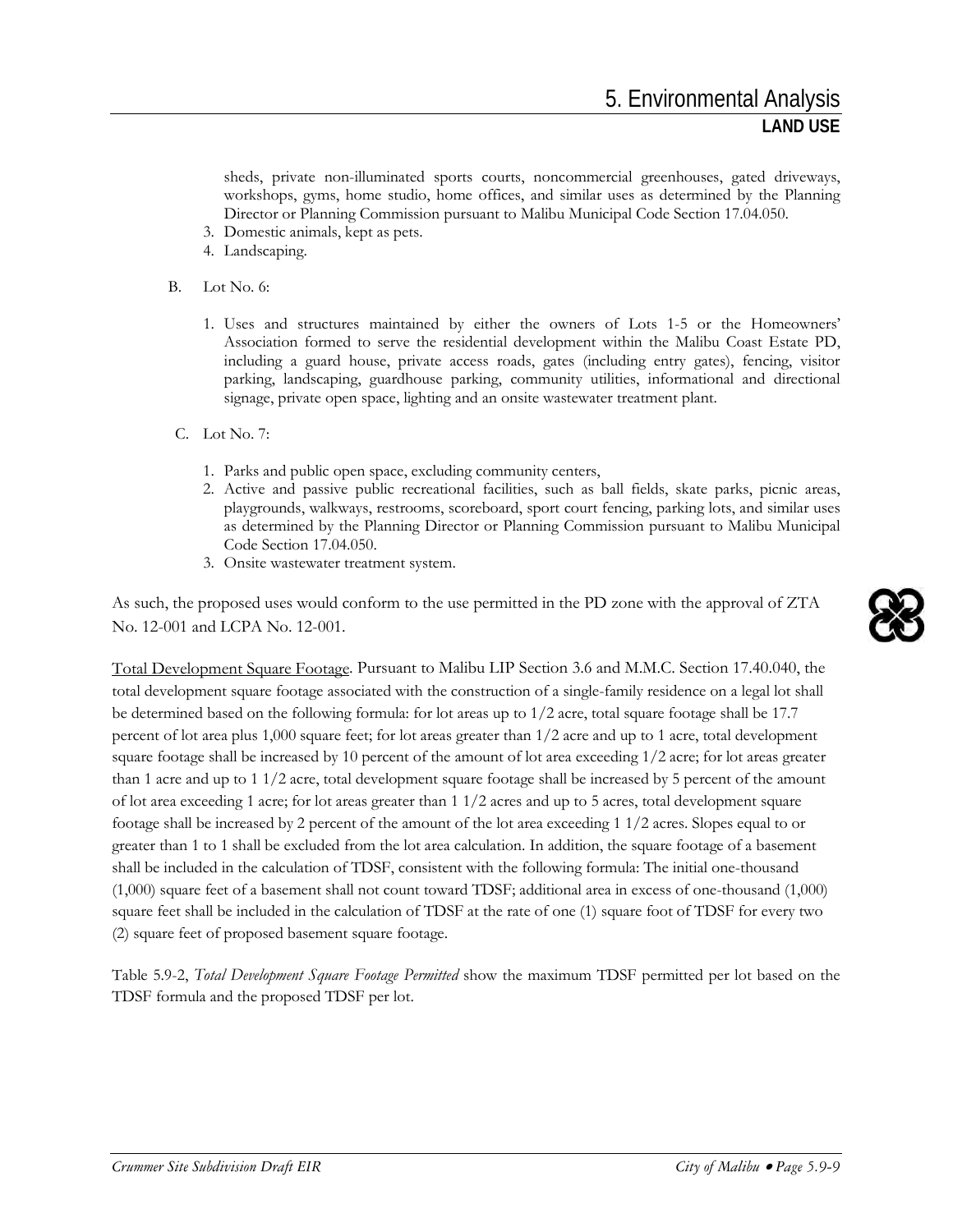| Lot $#$        | <b>TDSF Permitted by Current Code</b> | TDSF Permitted if ZTA 12-001 and LCPA<br>12-001 are approved | <b>TDSF Proposed</b>    |
|----------------|---------------------------------------|--------------------------------------------------------------|-------------------------|
|                | 10,052 sq. ft.                        | 11,172 sq. ft.                                               | 11,082 sq. ft.          |
| $\mathfrak{p}$ | 9,642 sq. ft.                         | 11,172 sq. ft.                                               | 11,069 sq. ft.          |
| 3              | 8,999 sq. ft.                         | 11,172 sq. ft.                                               | 11,009 sq. ft.          |
| 4              | 9,536 sq. ft.                         | 11,172 sq. ft.                                               | 11,158 sq. ft.          |
| 5              | 11,172 sq. ft.                        | 11,172 sq. ft.                                               | 11,023 sq. ft.          |
| 6              | $9,330$ sq. ft.                       | 280 sq. ft                                                   | 280 sq. ft.             |
| 7              | Not Applicable                        | Dedication of Land Only                                      | Dedication of Land Only |

**Table 5.9-2 Total Development Square Footage Permitted**

Basement: Pursuant to LIP Section 2.1 and M.M.C. Section 17.02.060, the definition of a basement requires the vertical distance from finished grade to the bottom of the finished floor above is no more than three vertical feet at all points around the perimeter of all exterior walls. The proposed project include basement walls that daylight more than three vertical feet; however, the basement walls will not be visible from any location outside of the Project Site. The proposed ZTA 12-001 and LCPA 12-001 will set the applicable standards. With approval of the proposed ZTA 12-001 and LCPA 12-001, land use impacts related to basement limitations would be brought into conformance and would thus be less than significant. Refer to Section 5.1, *Aesthetics* for a detailed discussion of the visual resources impacts associated with the proposed project.

Height Limitations. Pursuant to Malibu LIP Section 3.6 and M.M.C. Section 17.40.040, the maximum height limitation for the residences on non-beachfront lots is 18 feet above natural or finished grade, including rooftop, parapet and deck walls and railings, whichever results in a lower building height, except for chimneys and rooftop antenna other than satellite dish antenna. The maximum height of the proposed project would be approximately 28 feet; therefore, the maximum 18 height limitation would be exceeded. The proposed ZTA 12-001 and LCPA 12-001 will set the applicable standards. With approval of the proposed ZTA 12-001 and LCPA 12-001, land use impacts related to height limitations would be brought into conformance and would thus be less than significant. Refer to Section 5.1, *Aesthetics* for a detailed discussion of the visual resources impacts associated with the proposed project.

Grading Limitations. Pursuant to Malibu LIP Section 8.3, the maximum non-exempt grading within a residential lot is limited to 1,000 cubic yards and the net export is limited to 1,000 cubic yards. Remedial grading, safety grading and understructure grading are exempt from the 1,000 cubic yard limitation. The Proposed Project includes non-exempt grading in excess of the allowed 1,000 cubic yards due to the amount of grading required for ingress and egress and net export in excess of the allowed 1,000 cubic yards. The proposed ZTA 12-001 and LCPA 12-001 will set the applicable standards. With approval of the proposed ZTA 12-001 and LCPA 12-001, land use impacts related to grading would be brought into conformance and would thus be less than significant. Refer to Section 5.2 *Air Quality* and Section 5.6 *Greenhouse Gas Emissions*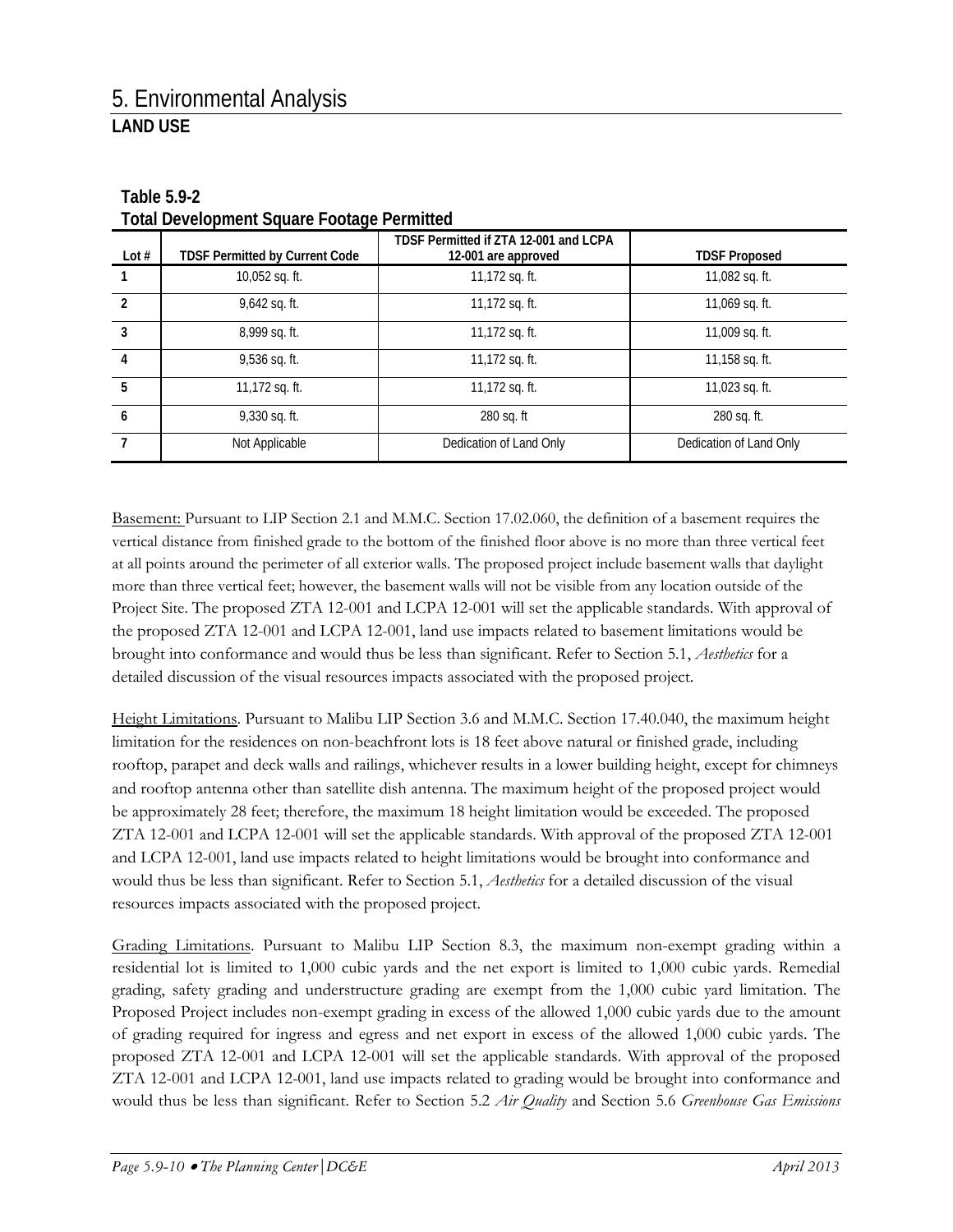for a detailed discussion of the air quality and greenhouses gases resources impacts associated with the proposed project.

As shown in Table 5.9-3, *Local Coastal Program Consistency,* the analysis concludes that the proposed project would be consistent with the major applicable goals and policies of the LCP.

| Malibu Local Coastal Program Policy                                                                                                                                                                                                                                                                                                                                                                                                                                                                                                                                                                                                                                                                                                                                                   | <b>Project Consistency/Comments</b>                                                                                                                                                                                                                                                                                                                                                                                                                                                                                                                                                                                                                                                                                                                                                                                                                               |
|---------------------------------------------------------------------------------------------------------------------------------------------------------------------------------------------------------------------------------------------------------------------------------------------------------------------------------------------------------------------------------------------------------------------------------------------------------------------------------------------------------------------------------------------------------------------------------------------------------------------------------------------------------------------------------------------------------------------------------------------------------------------------------------|-------------------------------------------------------------------------------------------------------------------------------------------------------------------------------------------------------------------------------------------------------------------------------------------------------------------------------------------------------------------------------------------------------------------------------------------------------------------------------------------------------------------------------------------------------------------------------------------------------------------------------------------------------------------------------------------------------------------------------------------------------------------------------------------------------------------------------------------------------------------|
| LU Policy 2.25<br>New development shall provide off-street parking sufficient to serve the<br>approved use in order to minimize impacts to public street parking<br>available for coastal access and recreation.                                                                                                                                                                                                                                                                                                                                                                                                                                                                                                                                                                      | Consistent.<br>Adequate parking for the proposed project can be provided as<br>discussed in detail in Section 5.11, Transportation and Traffic.<br>Parking for the proposed residential units would be provided in<br>the driveways and garages and along the private access road<br>that serves the five residential units. Parking for the baseball field<br>(or for the skate park alternative) would be provided in a new<br>parking lot that is proposed to be constructed between the new<br>baseball field and Winter Mesa Drive. See Section 5.11,<br>Transportation and Traffic.                                                                                                                                                                                                                                                                         |
| Section 30231<br>The biological productivity and the quality of coastal waters, streams,<br>wetlands, estuaries, and lakes appropriate to maintain optimum<br>populations of marine organisms and for the protection of human health<br>shall be maintained and, where feasible, restored through, among other<br>means, minimizing adverse effects of wastewater discharges and<br>entertainment, controlling runoff, preventing depletion of ground water<br>supplies and substantial interference with surface water flow, encouraging<br>waste water reclamation, maintaining natural vegetation buffer areas that<br>protect riparian habitats, and minimizing alteration of natural streams.                                                                                    | Consistent.<br>The proposed project would not result in any significant impacts<br>to biological resources or any significant water quality impacts.<br>Refer to Section 5.3, Biological Resources. Section 5.8,<br>Hydrology and Water Quality. The proposed project will minimize<br>impacts related to wastewater discharges and control runoff<br>through installation of onsite wastewater treatment system<br>(OWTS) facilities. No stream alteration would occur from the<br>proposed project.                                                                                                                                                                                                                                                                                                                                                             |
| LU Policy 3.36<br>New development shall include an inventory conducted by a qualified<br>biologist of the plant and animal species present on the Project Site. If the<br>initial inventory indicates the presence or potential for sensitive species or<br>habitat on the Project Site, a detailed biological study shall be required.                                                                                                                                                                                                                                                                                                                                                                                                                                               | Consistent.<br>A complete biological inventory and impact study was prepared<br>for this project. The project's biological study and updates<br>concluded that no federally or state-listed plant species were<br>observed on the project site. As discussed in detail in Section<br>5.3, Biological Resources, impacts to biological impacts are<br>considered less than significant.                                                                                                                                                                                                                                                                                                                                                                                                                                                                            |
| LU Policy 3.59<br>All new development shall be sited and designed to minimize required fuel<br>modification and brushing to the maximum extent feasible in order to<br>minimize habitat disturbance or destruction, removal or modification of<br>natural vegetation, and irrigation of natural areas, while providing for fire<br>safety, as required by Policies 4.45 through 4.54. Development shall<br>utilize fire resistant materials and incorporate alternative fuel modification<br>measures, such as firewalls (except where this would have impacts on<br>visual resources), and landscaping techniques, where feasible, to<br>minimize the total area modified. All development shall be subject to<br>applicable federal, state and county fire protection requirements. | Consistent.<br>Because the project site, along with most of the City of Malibu, is<br>a Very High Fire Hazard Severity Zone, a fire protection plan-<br>including a preliminary fuel modification plan-has been<br>prepared and approved for the proposed project. One of the<br>project's objectives is to "preserve view sheds, maximize open<br>space, and maintain the area's rural character." The project's<br>building pad placement and two-story design is intended to<br>reduce the total area of thinning activities as fuel modification<br>zones are measured from structure. Development of the project<br>site would adhere to all applicable Building and Fire Code<br>regulations and will be developed in a manner consistent with<br>the preliminary fuel modification plan. See Section 5.3, Biological<br>Resources and Section 5.7 Hazards. |

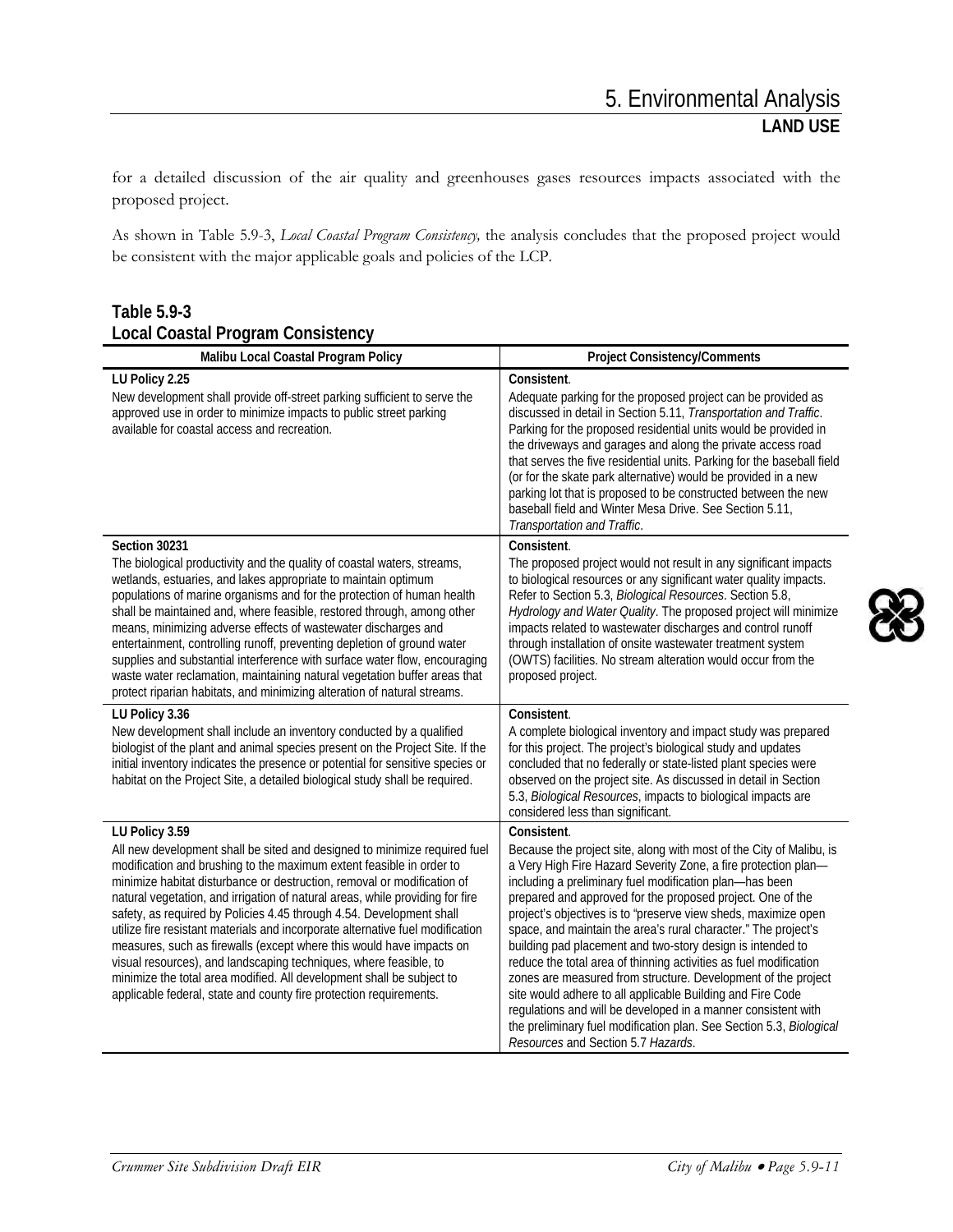| Malibu Local Coastal Program Policy                                                                                                                                                                                                                                                                                                                                                                                                                                                                                                                                                                                                                                                        | <b>Project Consistency/Comments</b>                                                                                                                                                                                                                                                                                                                                                                                                                                                                                                                                              |
|--------------------------------------------------------------------------------------------------------------------------------------------------------------------------------------------------------------------------------------------------------------------------------------------------------------------------------------------------------------------------------------------------------------------------------------------------------------------------------------------------------------------------------------------------------------------------------------------------------------------------------------------------------------------------------------------|----------------------------------------------------------------------------------------------------------------------------------------------------------------------------------------------------------------------------------------------------------------------------------------------------------------------------------------------------------------------------------------------------------------------------------------------------------------------------------------------------------------------------------------------------------------------------------|
| LU Policy 3.60<br>As required by Policy 4.49, applications for new development shall include<br>a fuel modification plan for the Project Site, approved by the County Fire<br>Department. Additionally, applications shall include a site plan depicting<br>the brush clearance, if any, that would be required on adjacent properties<br>to provide fire safety for the proposed structures.                                                                                                                                                                                                                                                                                              | Consistent.<br>Development of the project site would adhere to all applicable<br>policies provided in the LACFDs Fuel Modification Plan<br>Guidelines and in a manner consistent with the preliminary fuel<br>modification plan. (see Section 5.3, Biological Resources and<br>Section 5.7 Hazards).                                                                                                                                                                                                                                                                             |
| LU Policy 3.61<br>Applications for new development shall include a quantification of the<br>acreage of natural vegetation that would be removed or made subject to<br>thinning, irrigation, or other modification by the Proposed Project, including<br>building pad and road/driveway areas, as well as required fuel<br>modification on the Project Site and brush clearance on adjacent<br>properties.                                                                                                                                                                                                                                                                                  | Section 5.2, Biological Resources identifies that approximately<br>23.74 acres of Mixed Sage Scrub, Coastal Sage Chaparral<br>Scrub, Mature Eucalyptus Trees, and Nonnative Grassland<br>(disked area) would be impacted, on a parcel-by-parcel basis.<br>Impacts were found to be less than significant. Development of<br>the project site would adhere to all applicable Building and Fire<br>Code regulations and will be developed in a manner consistent<br>with the preliminary fuel modification plan. See Section 5.3,<br>Biological Resources and Section 5.7 Hazards. |
| LU Policy 3.63<br>New development shall be sited and designed to preserve oak, walnut,<br>sycamore, alder, toyon, or other native trees that are not otherwise<br>protected as ESHA. Removal of native trees shall be prohibited except<br>where no other feasible alternative exists. Structures, including roads or<br>driveways, shall be sited to prevent any encroachment into the root zone<br>and to provide an adequate buffer outside of the root zone of individual<br>native trees in order to allow for future growth.                                                                                                                                                         | Consistent.<br>Compliance with City of Malibu's Native Tree Protection<br>Ordinance is addressed in Section 5.4, Biological Resources.<br>As discussed, mitigation measure 3-2 would ensure that the<br>proposed project would comply with the City of Malibu's Native<br>Tree Protection Ordinance and that impacts to protected trees<br>would be less than significant.                                                                                                                                                                                                       |
| LU Policy 3.95<br>New development shall be sited and designed to protect water quality and<br>minimize impacts to coastal waters by incorporating measures designed to<br>ensure the following:<br>• Protecting areas that provide important water quality benefits, areas<br>necessary to maintain riparian and aquatic biota and/or that are<br>susceptible to erosion and sediment susceptible to erosion and<br>sediment loss.<br>• Limiting increases of impervious surfaces.<br>• Limiting land disturbance activities such as clearing and grading, and<br>cut-and-fill to reduce erosion and sediment loss.<br>• Limiting disturbance of natural drainage features and vegetation. | Consistent.<br>As discussed in the detail in Section 5.8, Hydrology and Water<br>Quality, neither the construction nor the operation of the<br>proposed project would result in a significant degradation of<br>water quality, or in a violation of any water quality standards.<br>After mitigation, impacts are less than significant.                                                                                                                                                                                                                                         |
| LU Policy 3.97<br>Development must be designed to minimize, to the maximum extent<br>feasible, the introduction of pollutants of concern that may result in<br>significant impacts from site runoff from impervious areas. To meet the<br>requirement to minimize "pollutants of concern," new development shall<br>incorporate a Best Management Practice (BMP) or a combination of BMPs<br>best suited to reduce pollutant loading to the maximum extent feasible.                                                                                                                                                                                                                       | Consistent.<br>Construction and operational BMP's are discussed in the detail<br>in Section 5.8, Hydrology and Water Quality. Neither the<br>construction nor the operation of the proposed project would<br>result in a significant degradation of water quality, or in a<br>violation of any water quality standards. After mitigation, impacts<br>are less than significant.                                                                                                                                                                                                  |
| LU Policy 3.99<br>Post-development peak stormwater runoff discharge rates shall not<br>exceed the estimated pre-development rate. Dry weather runoff from new<br>development must not exceed the pre-development baseline flow rate to<br>receiving waterbodies.                                                                                                                                                                                                                                                                                                                                                                                                                           | Consistent.<br>This issue is addressed in Section 5.8 Hydrology and Water<br>Quality. The implementation of the project's proposed drainage<br>improvements (onsite stormwater detention tanks, bioswales,<br>earthen berms, and catch basins), required by Mitigation<br>Measure 5.8-2(a), would ensure that onsite or offsite flooding<br>would be unlikely to occur. Impacts are less than significant.                                                                                                                                                                       |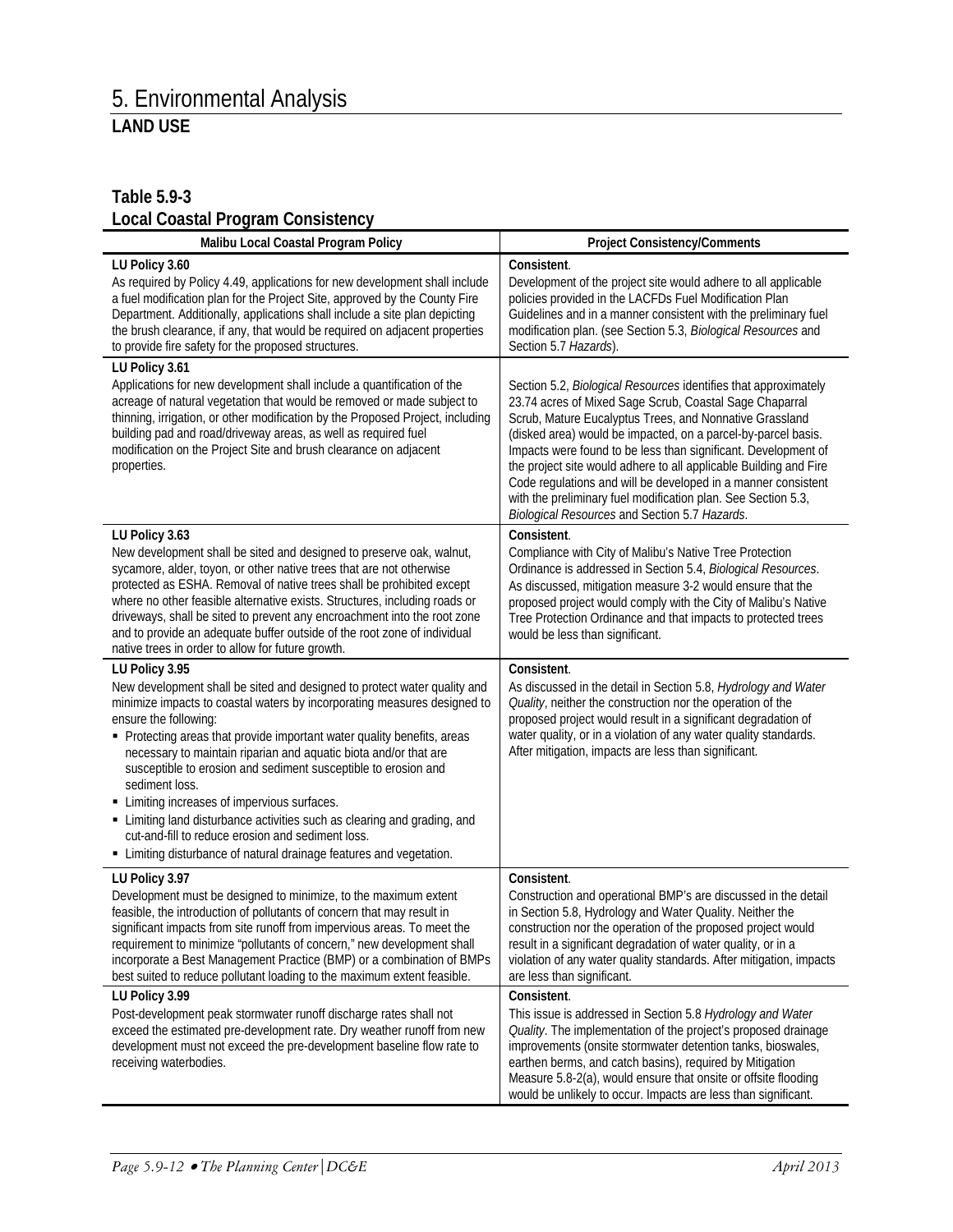| Malibu Local Coastal Program Policy                                                                                                                                                                                                                                                                                                                                                                                                                                                                                                                                                                                                                                                                                            | <b>Project Consistency/Comments</b>                                                                                                                                                                                                                                                                                                        |
|--------------------------------------------------------------------------------------------------------------------------------------------------------------------------------------------------------------------------------------------------------------------------------------------------------------------------------------------------------------------------------------------------------------------------------------------------------------------------------------------------------------------------------------------------------------------------------------------------------------------------------------------------------------------------------------------------------------------------------|--------------------------------------------------------------------------------------------------------------------------------------------------------------------------------------------------------------------------------------------------------------------------------------------------------------------------------------------|
| LU Policy 3.100<br>New development shall be sited and designed to minimize impacts to<br>water quality from increased runoff volumes and nonpoint source pollution.<br>All new development shall meet the requirements of the Los Angeles<br>Regional Water Quality Control Board (RWQCB) in the Standard Urban<br>Storm Water Mitigation Plan For Los Angeles County And Cities In Los<br>Angeles County (March 2000) (LA SUSMP) or subsequent versions of this<br>plan.                                                                                                                                                                                                                                                      | Consistent.<br>This issue is addressed in Section 5.8 Hydrology and Water<br>Quality. Impacts are less than significant.                                                                                                                                                                                                                   |
| LU Policy 3.102<br>Post-construction structural BMPs (or suites of BMPs) should be designed<br>to treat, infiltrate, or filter the amount of stormwater runoff produced by all<br>storms up to and including the 85 <sup>th</sup> percentile, 24-hour storm event for<br>volume-based BMPs and/or the 85 <sup>th</sup> percentile, 1-hour storm event (with<br>an appropriate safety factor, i.e. 2 or greater) for flow-based BMPs. This<br>standard shall be consistent with the most recent Los Angeles Regional<br>Water Quality Control Board municipal stormwater permit for the Malibu<br>region or the most recent California Coastal Commission Plan for<br>Controlling Polluted Runoff, whichever is more stringent. | Consistent.<br>This issue is addressed in Section 5.8, Hydrology and Water<br>Quality.                                                                                                                                                                                                                                                     |
| LU Policy 3.103<br>Land divisions that would result in building pads, access roads, or<br>driveways located on slopes over 30 percent, or result in grading on<br>slopes over 30 percent shall be prohibited. All land divisions shall be<br>designed such that the location of building pads and access roads<br>minimizes erosion and sedimentation.                                                                                                                                                                                                                                                                                                                                                                         | Consistent.<br>The proposed project includes a land division; however, the<br>proposed project will not result in grading on slopes greater than<br>30 percent. Therefore the proposed project would be consistent<br>with this policy.                                                                                                    |
| LU Policy 3.110<br>New development shall include construction phase erosion control and<br>polluted runoff control plans. These plans shall specify BMPs that will be<br>implemented to minimize erosion and sedimentation, provide adequate<br>sanitary and waste disposal facilities and prevent contamination of runoff<br>by construction chemicals and materials.                                                                                                                                                                                                                                                                                                                                                         | Consistent.<br>Pursuant to National Pollutant Discharge Elimination System<br>(NPDES) requirements, the project will be required to implement<br>a water quality management plan during the construction phase.<br>This issue is addressed in Section 5.8, Hydrology and Water<br>Quality. Impacts were found to be less than significant. |
| LU Policy 3.111<br>New development shall include post-development phase drainage and<br>polluted runoff control plans. These plans shall specify site design, source<br>control and treatment control BMPs that will be implemented to minimize<br>post-construction polluted runoff, and shall include the monitoring and<br>maintenance plans for these BMPs.                                                                                                                                                                                                                                                                                                                                                                | Consistent.<br>Post-development phase drainage and polluted runoff control<br>plans will be submitted during the building plan check approval<br>process. This issue is addressed in Section 5.8, Hydrology and<br>Water Quality. Impacts were found to be less than significant.                                                          |
| LU Policy 3.114<br>Trash storage areas shall be designed using BMPs to prevent stormwater<br>contamination by loose trash and debris.                                                                                                                                                                                                                                                                                                                                                                                                                                                                                                                                                                                          | Consistent.<br>Trash storage areas would be designed and constructed to<br>prevent stormwater contamination. This issue is addressed in<br>Section 5.8, Hydrology and Water Quality, Impacts were found to<br>be less than significant.                                                                                                    |
| LU Policy 3.115<br>Permits for new development shall be conditioned to require ongoing<br>maintenance where maintenance is necessary for effective operation of<br>required BMPS. Verification of maintenance shall include the permittee's<br>signed statement accepting responsibility for all structural and treatment<br>control BMP maintenance until such time as the property is transferred<br>and another party takes responsibility.                                                                                                                                                                                                                                                                                 | Consistent.<br>Proof of NPDES compliance and other associated regulatory<br>permits outlining BMPs and on-going maintenance plans will be<br>submitted to the City for verification during the building plan<br>check approval process.                                                                                                    |

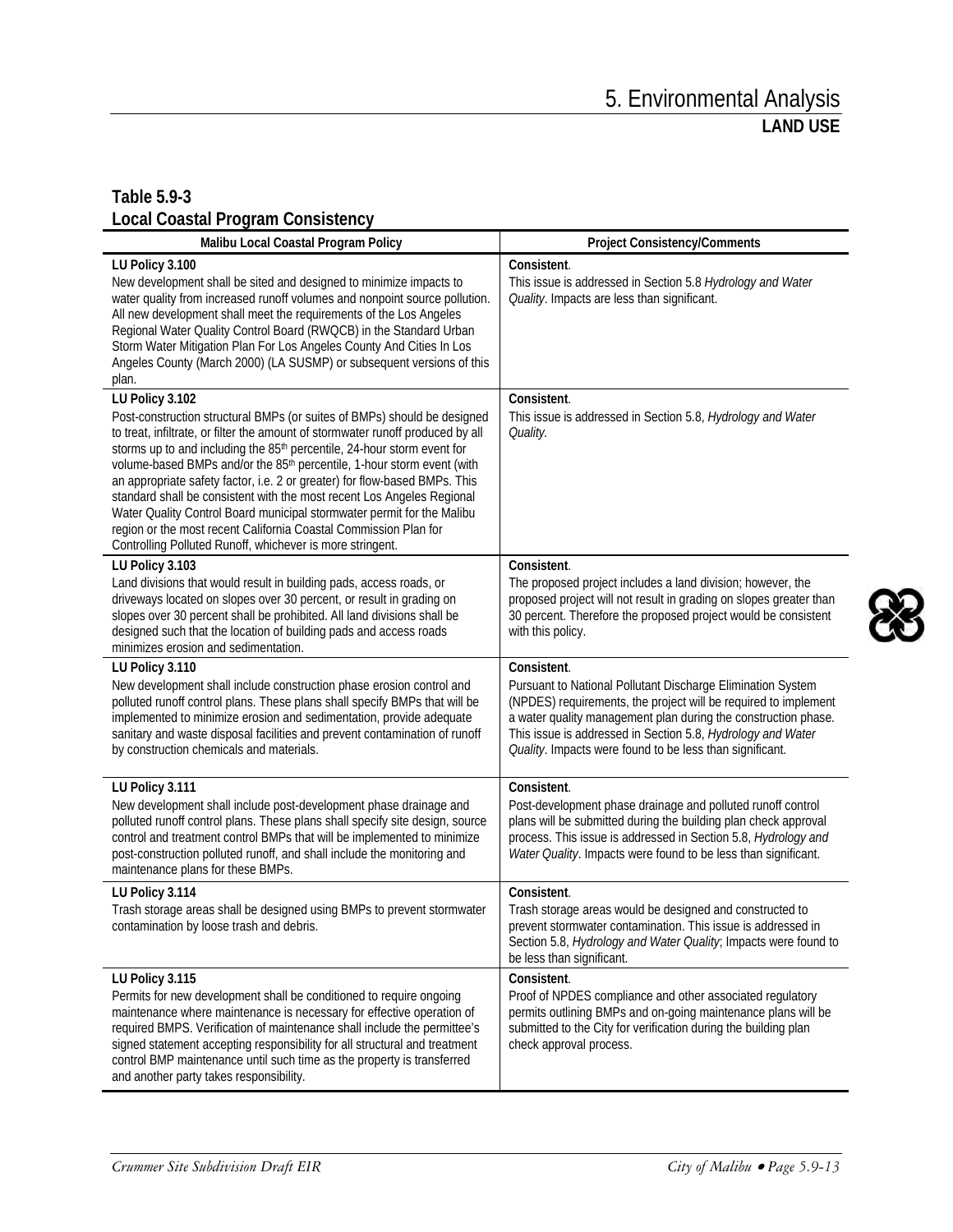| Malibu Local Coastal Program Policy                                                                                                                                                                                                                                                                                                                                                                                                                                                                                                                                                                                                                                          | <b>Project Consistency/Comments</b>                                                                                                                                                                                                             |
|------------------------------------------------------------------------------------------------------------------------------------------------------------------------------------------------------------------------------------------------------------------------------------------------------------------------------------------------------------------------------------------------------------------------------------------------------------------------------------------------------------------------------------------------------------------------------------------------------------------------------------------------------------------------------|-------------------------------------------------------------------------------------------------------------------------------------------------------------------------------------------------------------------------------------------------|
| LU Policy 3.116<br>The City, property owners, or homeowners associations, as applicable,<br>shall be required to maintain any drainage device to insure it functions as<br>designed and intended. All structural BMPs shall be inspected, cleaned,<br>and repaired when necessary prior to September 30 <sup>th</sup> of each year.<br>Owners of these devices will be responsible for insuring that they continue<br>to function properly and additional inspections should occur after storms<br>as needed throughout the rainy season. Repairs, modifications, or<br>installation of additional BMPs, as needed, should be carried out prior to<br>the next rainy season. | Consistent.<br>The project applicant will be responsible for compliance with all<br>requisite BMPs and maintenance contracts associated with<br>water quality measures. This issue is addressed in Section 5.8,<br>Hydrology and Water Quality. |
| LU Policy 3.117                                                                                                                                                                                                                                                                                                                                                                                                                                                                                                                                                                                                                                                              | Consistent.                                                                                                                                                                                                                                     |
| Public streets and parking lots shall be swept frequently to remove debris<br>and contaminant residue. For private streets and parking lots, the property<br>owner shall be responsible for frequent sweeping to remove debris and<br>contaminant residue.                                                                                                                                                                                                                                                                                                                                                                                                                   | This issue is addressed in Section 5.8, Hydrology and Water<br>Quality; Impacts were found to be less than significant.                                                                                                                         |
| LU Policy 3.119<br>New development that requires a grading permit or Local SWPPP shall<br>include landscaping and re-vegetation of graded or disturbed areas,<br>consistent with Policy 3.50. Any landscaping that is required to control<br>erosion shall use native or drought-tolerant non-invasive plants to<br>minimize the need for fertilizer, pesticides, herbicides, and excessive<br>irrigation. Where irrigation is necessary, efficient irrigation practices shall<br>be required.                                                                                                                                                                               | Consistent.<br>For a discussion of impacts to biological resources and post-<br>development landscaping requirements, see Section 5.3<br><b>Biological Resources.</b>                                                                           |
| LU Policy 3.125<br>Development involving onsite wastewater discharges shall be consistent<br>with the rules and regulations of the L.A. Regional Water Quality Control<br>Board (LARWQCB), including Waste Discharge Requirements, revised<br>waivers and other regulations that apply.                                                                                                                                                                                                                                                                                                                                                                                      | Consistent.<br>The sewage treatment system will be designed consistent with<br>the rules of the LARWQCB. This issue is addressed in Section<br>5.8, Hydrology and Water Quality; Impacts were found to be less<br>than significant.             |
| LU Policy 3.126<br>Wastewater discharges shall minimize adverse impacts to the biological<br>productivity and quality of coastal streams, wetlands, estuaries, and the<br>ocean. On-site wastewater treatment systems (OWTSs) shall be sited,<br>designed, installed, operated, and maintained to avoid contributing<br>nutrients and pathogens to groundwater and/or surface waters.                                                                                                                                                                                                                                                                                        | Consistent.<br>This issue is addressed in Section 5.8, Hydrology and Water<br>Quality; Impacts were found to be less than significant.                                                                                                          |
| LU Policy 3.127<br>OWTSs shall be sited away from areas that have poorly or excessively<br>drained soils, shallow water tables or high seasonal water tables that are<br>within floodplains or where effluent cannot be adequately treated before it<br>reaches streams or the ocean.                                                                                                                                                                                                                                                                                                                                                                                        | Consistent.<br>This issue is addressed in Section 5.8, Hydrology and Water<br>Quality; Impacts were found to be less than significant.                                                                                                          |
| LU Policy 3.128<br>New development shall be sited and designed to provide an area for a<br>backup soil absorption field in the event of failure of the first field.                                                                                                                                                                                                                                                                                                                                                                                                                                                                                                          | Consistent.<br>This issue is addressed in Section 5.8, Hydrology and Water<br>Quality; Impacts were found to be less than significant.                                                                                                          |
| LU Policy 3.129<br>Soils should not be compacted in the soil absorption field areas during<br>construction. No vehicles should be parked over the soil absorption field or<br>driven over the inlet and outlet pipes to the septic tank.                                                                                                                                                                                                                                                                                                                                                                                                                                     | Consistent.<br>This issue is addressed in Section 5.8, Hydrology and Water<br>Quality, Impacts were found to be less than significant.                                                                                                          |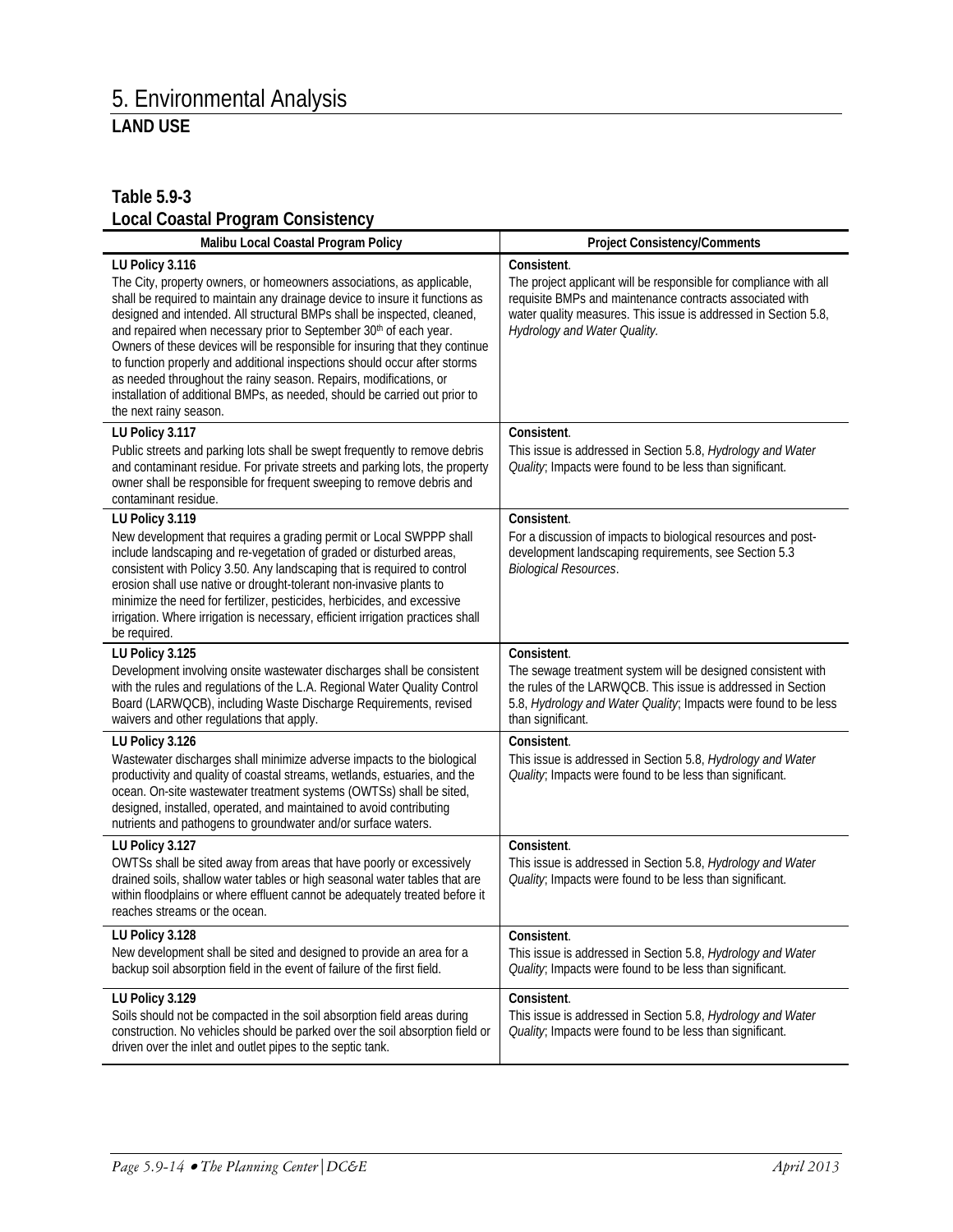| Malibu Local Coastal Program Policy                                                                                                                                                                                                                                                                                                                                                                                                                                                                                                                                                                                                                                                                                                                                                                                                         | <b>Project Consistency/Comments</b>                                                                                                                                                                                                                                         |
|---------------------------------------------------------------------------------------------------------------------------------------------------------------------------------------------------------------------------------------------------------------------------------------------------------------------------------------------------------------------------------------------------------------------------------------------------------------------------------------------------------------------------------------------------------------------------------------------------------------------------------------------------------------------------------------------------------------------------------------------------------------------------------------------------------------------------------------------|-----------------------------------------------------------------------------------------------------------------------------------------------------------------------------------------------------------------------------------------------------------------------------|
| LU Policy 3.130<br>Subsurface sewage effluent dispersal fields shall be designed, sited,<br>installed, operated, and maintained in soils having acceptable absorption<br>characteristics determined either by percolation testing, or by soils<br>analysis, or by both. No subsurface sewage effluent disposal fields shall<br>be allowed beneath nonporous paving or surface covering.                                                                                                                                                                                                                                                                                                                                                                                                                                                     | Consistent.<br>This issue is addressed in Section 5.8, Hydrology and Water<br>Quality; Impacts were found to be less than significant.                                                                                                                                      |
| LU Policy 3.134<br>The construction of private sewage treatment systems shall be permitted<br>only in full compliance with the building and plumbing codes and the<br>requirements of the LARWQCB. A coastal development permit shall not<br>be approved unless the private sewage treatment system for the project is<br>sized and designed to serve the proposed development and will not result<br>in adverse individual or cumulative impacts to water quality for the life of<br>the project.                                                                                                                                                                                                                                                                                                                                          | Consistent.<br>The sewage treatment system will be designed consistent with<br>the rules of the LARWQCB. This issue is addressed in Section<br>5.8, Hydrology and Water Quality; Impacts were found to be less<br>than significant.                                         |
| LU Policy 3.136<br>In areas with constraints on private sewage treatment and disposal,<br>including, but not limited to, small lots, beachfront parcels, and geologic<br>hazard areas, innovative and alternative methods of wastewater treatment<br>and disposal are permitted. Such systems shall minimize impacts to water<br>quality and coastal resources and be acceptable to the Environmental and<br>Building Safety Department, and the Regional Water Quality Control<br>Board.                                                                                                                                                                                                                                                                                                                                                   | Consistent.<br>The proposed project includes a sewage treatment system to<br>treat all project-generated wastewater. This issue is addressed in<br>Section 5.8, Hydrology and Water Quality, Impacts were found to<br>be less than significant.                             |
| LU Policy 3.138<br>Applications for new development relying on an OWTS shall include a<br>soils analysis and or percolation test report. Soils analysis shall be<br>conducted by a California Registered Geotechnical Engineer or a<br>California Registered Civil Engineer in the environmental/geotechnical<br>field and the results expressed in United States Department of Agriculture<br>classification terminology. Percolation tests shall be conducted by a<br>California Registered Geologist, a California registered Geotechnical<br>Engineer, a California Registered Civil Engineer, or a California<br>Registered Environmental Health Specialist. The OWTS shall be<br>designed, sited, installed, operated, and maintained in full compliance with<br>the building and plumbing codes and the requirements of the LARWQCB. | Consistent.<br>The sewage treatment system will be designed consistent with<br>the rules of the LARWOCB. This issue is addressed in Section<br>5.8, Hydrology and Water Quality; Impacts were found to be less<br>than significant.                                         |
| LU Policy 3.141<br>Applications for a coastal development permit for OWTS installation and<br>expansion, where groundwater, nearby surface drainages and slope<br>stability are likely to be adversely impacted as a result of the projected<br>effluent input to the subsurface, shall include a study prepared by a<br>California Certified Engineering Geologist or Registered Geotechnical<br>Engineer that analyzes the cumulative impact of the proposed OWTS on<br>groundwater level, quality of nearby surface drainages, and slope stability.<br>Where it is shown that the OWTS will negatively impact groundwater,<br>nearby surface waters, or slope stability, the OWTS shall not be allowed.                                                                                                                                  | Consistent.<br>The OWTS will be designed in consultation with a California<br>Certified Engineering Geologist/ Registered Geotechnical<br>Engineer. This issue is addressed in Section 5.8, Hydrology and<br>Water Quality; Impacts were found to be less than significant. |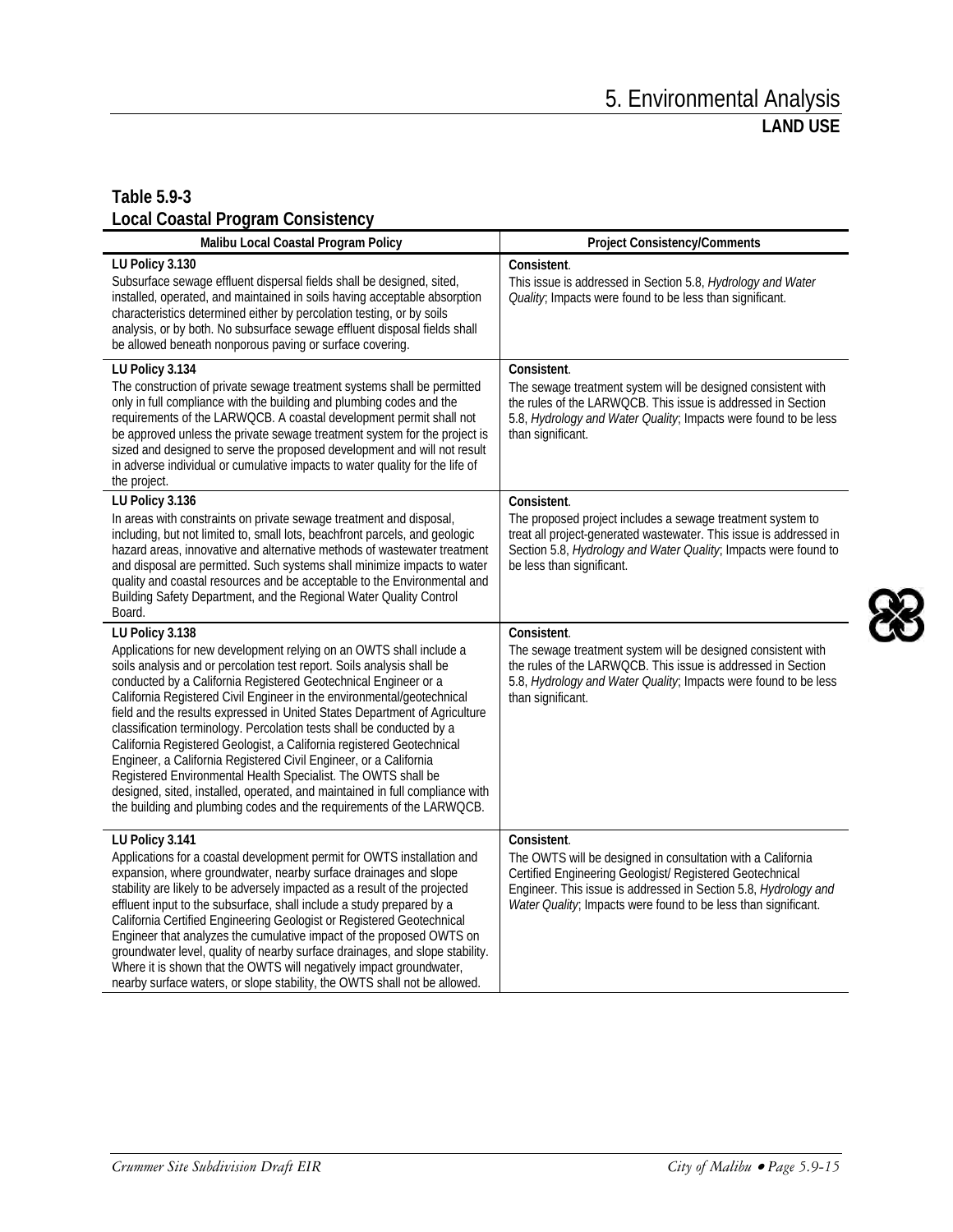| Malibu Local Coastal Program Policy                                                                                                                                                                                                                                                                                                                                                                                                                                                                                                                                                                                                                                                                                                                                                                                                                                                                                                                                                                                                                                                                                                                                                                                                                                                                                                                                                                                             | <b>Project Consistency/Comments</b>                                                                                                                                                                                                 |
|---------------------------------------------------------------------------------------------------------------------------------------------------------------------------------------------------------------------------------------------------------------------------------------------------------------------------------------------------------------------------------------------------------------------------------------------------------------------------------------------------------------------------------------------------------------------------------------------------------------------------------------------------------------------------------------------------------------------------------------------------------------------------------------------------------------------------------------------------------------------------------------------------------------------------------------------------------------------------------------------------------------------------------------------------------------------------------------------------------------------------------------------------------------------------------------------------------------------------------------------------------------------------------------------------------------------------------------------------------------------------------------------------------------------------------|-------------------------------------------------------------------------------------------------------------------------------------------------------------------------------------------------------------------------------------|
| LU Policy 3.142<br>The construction of new privately maintained package wastewater<br>treatment plants shall not be allowed unless it can be demonstrated that a<br>package treatment plant would have fewer adverse impacts to coastal<br>resources, water quality or geologic stability than individual sewage<br>disposal systems. No new discharges shall be permitted from privately<br>maintained package wastewater plants into streams, wetlands or areas of<br>saturated groundwater.                                                                                                                                                                                                                                                                                                                                                                                                                                                                                                                                                                                                                                                                                                                                                                                                                                                                                                                                  | Consistent.<br>This issue is addressed in Section 5.8, Hydrology and Water<br>Quality; Impacts were found to be less than significant.                                                                                              |
| LU Policy 3.144<br>Cooperation and coordination with the Los Angeles Regional Water<br>Quality Control Board to ensure septic system conformance with regional<br>water quality standards shall be provided.                                                                                                                                                                                                                                                                                                                                                                                                                                                                                                                                                                                                                                                                                                                                                                                                                                                                                                                                                                                                                                                                                                                                                                                                                    | Consistent.<br>The sewage treatment system will be designed consistent with<br>the rules of the LARWOCB. This issue is addressed in Section<br>5.8, Hydrology and Water Quality, Impacts were found to be less<br>than significant. |
| LU Policy 4.1<br>The City of Malibu and the Santa Monica Mountains coastal zone contains<br>areas subject to hazards that present substantial risks to life and property.<br>These areas require additional development controls to minimize risks,<br>and include, but shall not be limited to, the following:<br>• Low Slope Stability & Landslide/Rockfall Potential: hillside areas that<br>have the potential to slide, fail, or collapse.<br>Fault Rupture: the Malibu Coast-Santa Monica Fault Zone.<br>• Seismic Ground Shaking: shaking induced by seismic waves traveling<br>through an area as a result of an earthquake on a regional geologic<br>fault.<br>• Floodprone areas most likely to flood during major storms.<br>• Liquefaction: areas where water-saturated materials (including soil,<br>sediment, and certain types of volcanic deposits) can potentially lose<br>strength and fail during strong ground shaking.<br>• Liquefaction/Floodprone areas where saturated sediments lie in flood<br>plains.<br>• Tsunami: shoreline areas subject to inundation by a sea wave<br>generated by local or distant earthquake, submarine landslide,<br>subsidence, or volcanic eruption.<br>• Wave Action: shoreline areas subject to damage from wave activity<br>during storms.<br>Fire Hazard: areas subject to major wildfires classified in Fire Zone 4 or<br>in the Very High Fire Hazard Severity Zone. | Consistent.<br>These issues are addressed in Section 5.5, Geology and Soils.<br>Impacts were found to be less than significant.                                                                                                     |
| LU Policy 4.2<br>All new development shall be sized, designed and sited to minimize risks<br>to life and property from geologic, flood, and fire hazard.                                                                                                                                                                                                                                                                                                                                                                                                                                                                                                                                                                                                                                                                                                                                                                                                                                                                                                                                                                                                                                                                                                                                                                                                                                                                        | Consistent.<br>This issue is addressed in Sections 5.5 (Geology and Soils) and<br>5.7, Hazards and Hazardous Materials.                                                                                                             |
| LU Policy 4.3<br>Information should be provided to the public concerning hazards and<br>appropriate means of minimizing the harmful effects of natural disasters<br>upon persons and property relative to siting, design and construction.                                                                                                                                                                                                                                                                                                                                                                                                                                                                                                                                                                                                                                                                                                                                                                                                                                                                                                                                                                                                                                                                                                                                                                                      | Consistent.<br>These issues are addressed in Section 5.5, Geology and Soils.<br>Impacts were found to be less than significant                                                                                                      |
| LU Policy 4.4<br>On ancient landslides, unstable slopes and other geologic hazard areas,<br>new development shall only be permitted where an adequate factor of<br>safety can be provided, consistent with the applicable provisions of<br>Chapter 9 of the certified Local Implementation Plan.                                                                                                                                                                                                                                                                                                                                                                                                                                                                                                                                                                                                                                                                                                                                                                                                                                                                                                                                                                                                                                                                                                                                | Consistent.<br>These issues are addressed in Section 5.5, Geology and Soils.<br>Impacts were found to be less than significant                                                                                                      |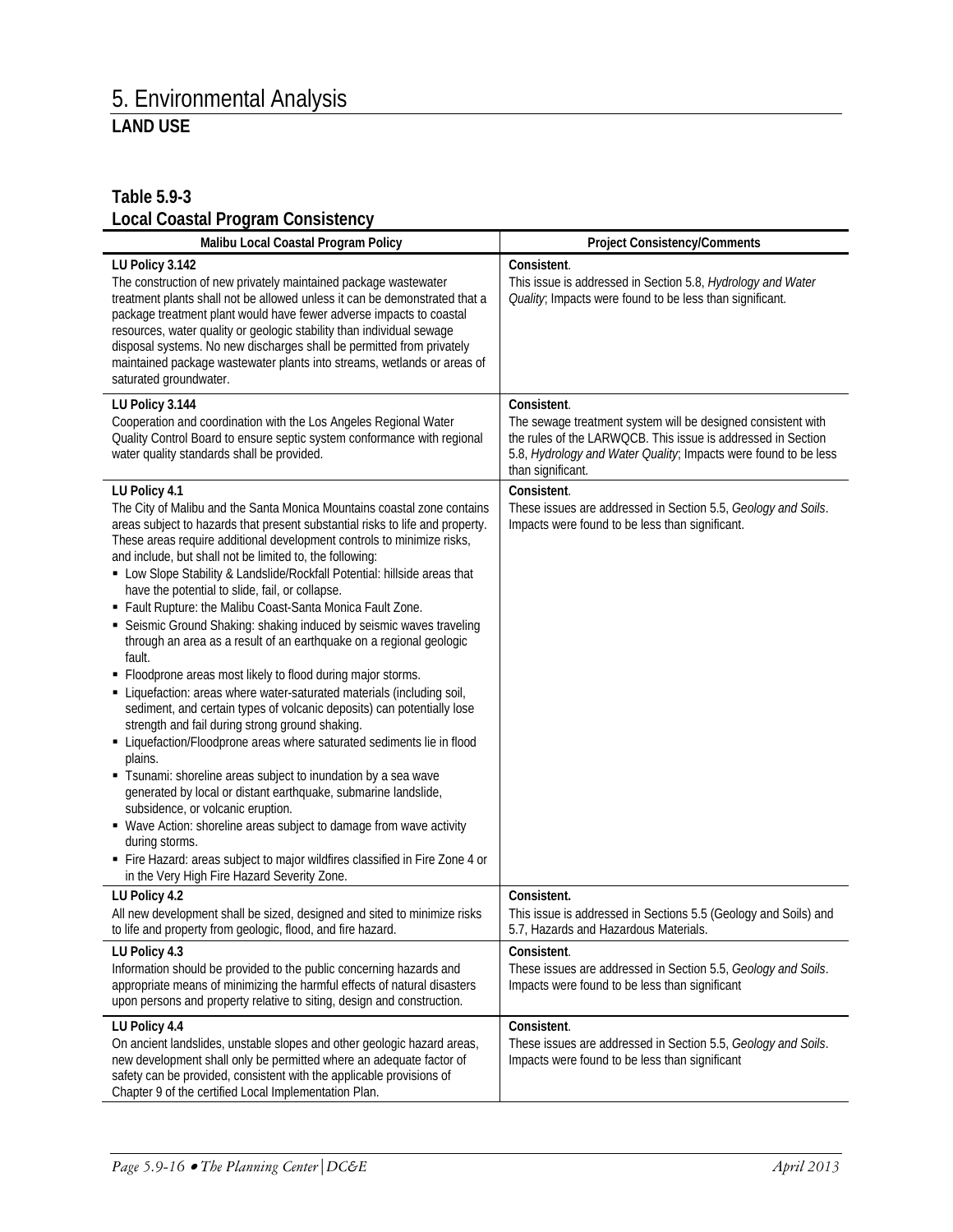| Malibu Local Coastal Program Policy                                                                                                                                                                                                                                                                                                                                                                                                                                                                                                                                                                                                                                                                                                                 | <b>Project Consistency/Comments</b>                                                                                                                                                                                                     |
|-----------------------------------------------------------------------------------------------------------------------------------------------------------------------------------------------------------------------------------------------------------------------------------------------------------------------------------------------------------------------------------------------------------------------------------------------------------------------------------------------------------------------------------------------------------------------------------------------------------------------------------------------------------------------------------------------------------------------------------------------------|-----------------------------------------------------------------------------------------------------------------------------------------------------------------------------------------------------------------------------------------|
| LU Policy 4.5<br>Applications for new development, where applicable, shall include a<br>geologic/soils/ geotechnical study that identifies any geologic hazards<br>affecting the Project Site, any necessary mitigation measures, and<br>contains a statement that the Project Site is suitable for the proposed<br>development and that the development will be safe from geologic hazard.<br>Such reports shall be signed by a licensed Certified Engineering Geologist<br>(CEG) or Geotechnical Engineer (GE) and subject to review and approval<br>by the City Geologist.                                                                                                                                                                       | Consistent.<br>The Geotechnical Engineering Reports prepared for the<br>proposed project are included in Appendix J. These issues are<br>addressed in Section 5.5, Geology and Soils. Impacts were<br>found to be less than significant |
| LU Policy 4.10<br>New development shall provide adequate drainage and erosion control<br>facilities that convey site drainage in a non-erosive manner in order to<br>minimize hazards resulting from increased runoff, erosion and other<br>hydrologic impacts to streams.                                                                                                                                                                                                                                                                                                                                                                                                                                                                          | Consistent.<br>These issues are addressed in Section 5.5, Geology and Soils<br>and Section 5.8, Hydrology and Water Quality.                                                                                                            |
| LU Policy 4.11<br>New development involving a structure dependent on a wastewater<br>disposal system shall utilize secondary treatment, at a minimum, and<br>evapotranspiration waste disposal systems or other innovative measures,<br>where feasible.                                                                                                                                                                                                                                                                                                                                                                                                                                                                                             | Consistent.<br>The proposed project includes a sewage treatment system to<br>treat all project-generated wastewater. See Section 5.8<br>Hydrology and Water Quality for further discussion of this<br>system.                           |
| LU Policy 4.45<br>New development shall minimize risks to life and property from fire hazard<br>through:<br>Assessing site-specific characteristics such as topography, slope,<br>vegetation type, wind patterns etc.;<br>Siting and designing development to avoid hazardous locations;<br>Incorporation of fuel modification and brush clearance techniques in<br>accordance with applicable fire safety requirements and carried out in a<br>manner which reduces impacts to environmentally sensitive habitat to<br>the maximum feasible extent;<br>• Use of appropriate building materials and design features to insure the<br>minimum amount of required fuel modification;<br>• Use of fire-retardant, native plant species in landscaping. | Consistent.<br>The proposed project includes an approved preliminary fuel<br>modification plan to address these issues. See Section 5.3,<br>Biological Resources and Section 5.7 Hazards and Hazardous<br>Materials.                    |
| LU Policy 4.48<br>When brush clearance is required for fire safety, brushing techniques that<br>minimize impacts to native vegetation, ESHA and that minimize erosion,<br>runoff, and sedimentation shall be utilized.                                                                                                                                                                                                                                                                                                                                                                                                                                                                                                                              | Consistent.<br>This issue is addressed in Sections 5.5 Geology and Soils and<br>5.7 Hazards and Hazardous Materials.                                                                                                                    |
| LU Policy 4.49<br>Applications for new development, which require fuel modification, shall<br>include a fuel modification plan for the project, prepared by a landscape<br>architect or resource specialist that incorporates measures to minimize<br>removal of native vegetation and to minimize impacts to ESHA, while<br>providing for fire safety, consistent with the requirements of the applicable<br>fire safety regulations. Such plans shall be reviewed and approved by the<br>Forestry Division.                                                                                                                                                                                                                                       | Consistent.<br>The proposed project includes an approved preliminary fuel<br>modification plan to address these issues. See Section 5.3,<br>Biological Resources and Section 5.7 Hazards and Hazardous<br>Materials.                    |
| LU Policy 4.50<br>New development shall provide for emergency vehicle access and fire-<br>flow water supply in accordance with applicable fire safety regulations.                                                                                                                                                                                                                                                                                                                                                                                                                                                                                                                                                                                  | Consistent.<br>The proposed project provides both emergency vehicle access<br>and adequate fire-flow. See Section 5.7 Hazards and Hazardous<br>Materials.                                                                               |

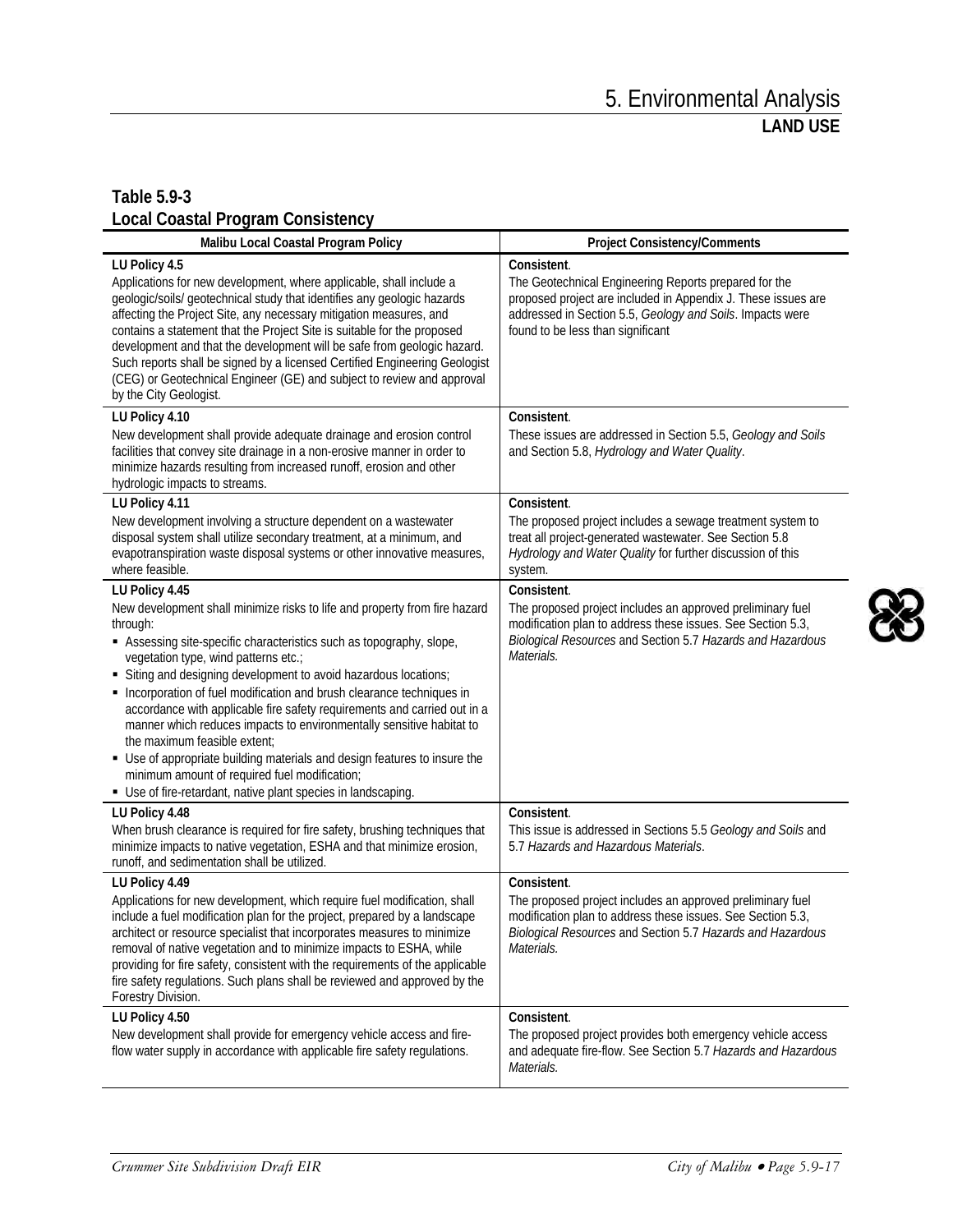# **Table 5.9-3**

**Local Coastal Program Consistency**

| Malibu Local Coastal Program Policy                                                                                                                                                                                                                                                                                                                                                                                                                                                                                                                                        | <b>Project Consistency/Comments</b>                                                                                                                                                                                                                                                                      |
|----------------------------------------------------------------------------------------------------------------------------------------------------------------------------------------------------------------------------------------------------------------------------------------------------------------------------------------------------------------------------------------------------------------------------------------------------------------------------------------------------------------------------------------------------------------------------|----------------------------------------------------------------------------------------------------------------------------------------------------------------------------------------------------------------------------------------------------------------------------------------------------------|
| LU Policy 4.51<br>All new development shall demonstrate the availability of an adequate<br>water supply for fire protection, as required by applicable fire safety<br>regulations.                                                                                                                                                                                                                                                                                                                                                                                         | Consistent.<br>The proposed project provides both emergency vehicle access<br>and adequate fire-flow. This issue is addressed in Section 5.7<br>Hazards and Hazardous Materials.                                                                                                                         |
| LU Policy 4.52<br>Where applicable, property owners shall comply with applicable fire safety<br>regulations for management of combustible vegetative materials<br>(controlled burns) in fire hazardous areas.                                                                                                                                                                                                                                                                                                                                                              | Consistent.<br>The proposed project includes an approved preliminary fuel<br>modification plan to address these issues. See Section 5.3,<br>Biological Resources and Section 5.7 Hazards and Hazardous<br>Materials.                                                                                     |
| LU Policy 5.3<br>A coastal development permit may only be approved for new development<br>on legally created lots. All applications for new development on a vacant<br>parcel shall include evidence of the date and method by which the subject<br>parcel was created.                                                                                                                                                                                                                                                                                                    | Consistent.<br>The proposed lot line adjustment will be conducted in<br>accordance with all applicable laws and regulations.                                                                                                                                                                             |
| LU Policy 5.4<br>Off-street parking shall be provided for all new development in accordance<br>with the ordinances contained in the LCP to assure there is adequate<br>public access to coastal resources. A modification in the required parking<br>standards through the variance process shall not be approved unless the<br>City makes findings that the provision of fewer parking spaces will not<br>result in adverse impacts to public access.                                                                                                                     | Consistent.<br>As described under the Consistency with City of Malibu Zoning<br>Ordinance subtitle, above, the proposed project would provide<br>adequate parking in conformance with the Malibu Zoning<br>Ordinance parking requirements. See Section 5.11,<br>Transportation and Traffic,              |
| LU Policy 5.40<br>Subsequent development on a parcel created through a land division shall<br>conform to all provisions of the approved land division permit, including,<br>but not limited to, the building site location, access road/driveway design,<br>and grading design and volumes.                                                                                                                                                                                                                                                                                | Consistent.<br>The application for the proposed project will be reviewed by the<br>City to ensure that these issues have been addressed. Section<br>5.11, Transportation and Traffic.                                                                                                                    |
| LU Policy 5.60<br>New development shall protect and preserve archaeological, historical and<br>paleontological resources from destruction, and shall avoid and minimize<br>impacts to such resources.                                                                                                                                                                                                                                                                                                                                                                      | Consistent.<br>This issue is addressed in Section 5.4, Cultural Resources.<br>Impacts were found to be less than significant.                                                                                                                                                                            |
| LU Policy 6.7<br>The height of structures shall be limited to minimize impacts to visual<br>resources. The maximum allowable height, except for beachfront lots,<br>shall be 18 feet above existing or finished grade, whichever is lower. On<br>beachfront lots, or where found appropriate through Site Plan Review, the<br>maximum height shall be 24 feet (flat roofs) or 28 feet (pitched roofs)<br>above existing or finished grade, whichever is lower. Chimneys and<br>rooftop antennas may be permitted to extend above the permitted height<br>of the structure. | Consistent.<br>As described above, the proposed project would include 28 foot<br>tall single-family residences. With approval of the proposed<br>LCPA and ZTA, the project would be brought into conformance<br>with the zoning code and land use consistency impacts would be<br>less than significant. |
| LU Policy 6.13<br>New development in areas visible from scenic roads or public viewing<br>areas, shall incorporate colors and exterior materials that are compatible<br>with the surrounding landscape. The use of highly reflective materials shall<br>be prohibited.                                                                                                                                                                                                                                                                                                     | Consistent.<br>This issue is addressed in Section 5.1, Aesthetics. Impacts were<br>found to be less than significant.                                                                                                                                                                                    |
| LU Policy 6.15<br>Fences, walls, and landscaping shall not block views of scenic areas from<br>scenic roads, parks, beaches, and other public viewing areas.                                                                                                                                                                                                                                                                                                                                                                                                               | Consistent.<br>This issue is addressed in Section 5.1, Aesthetics. Impacts were<br>found to be less than significant.                                                                                                                                                                                    |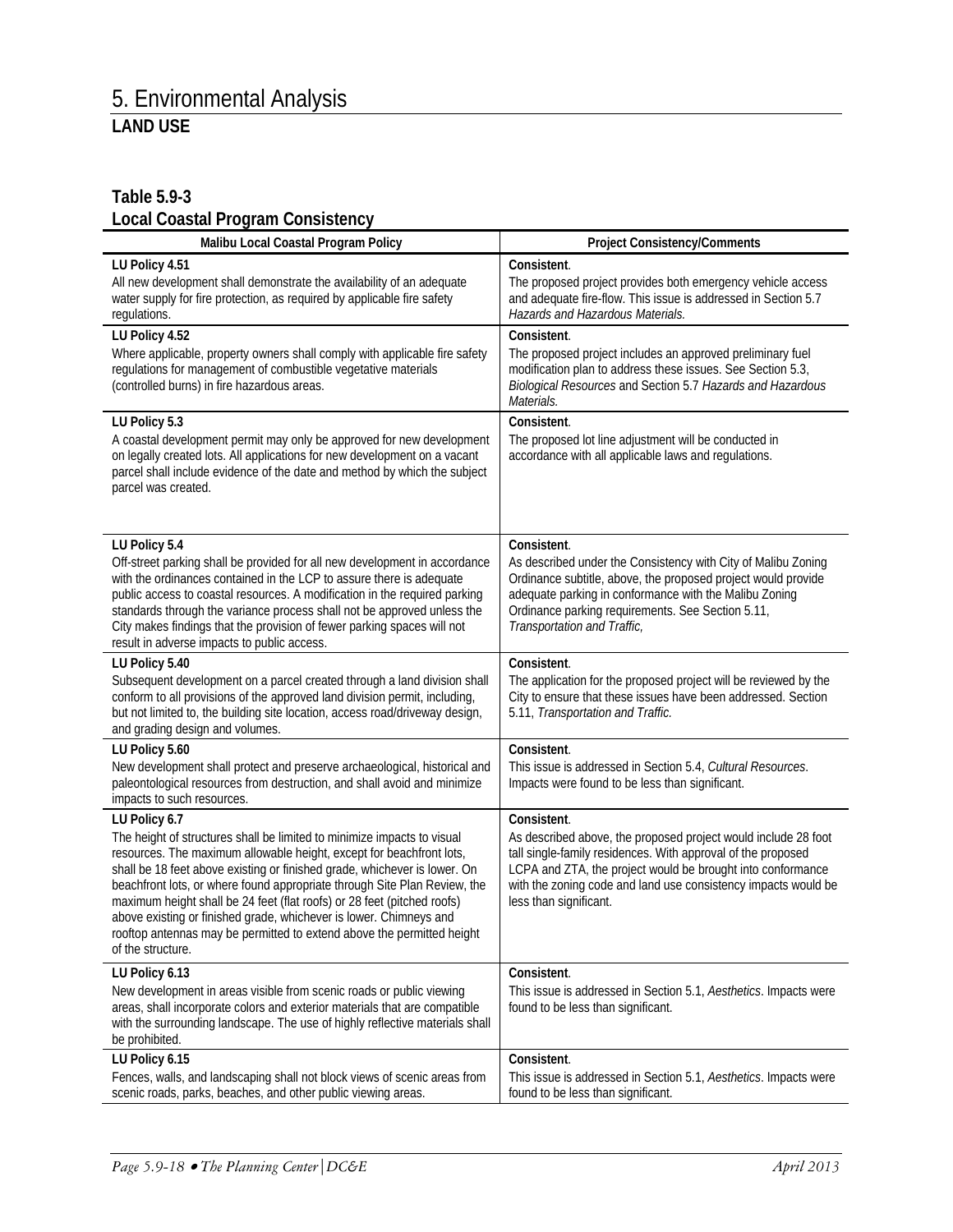l,

| Malibu Local Coastal Program Policy                                                                                                                                                                                                                                                                                                                                                                                                                                                                                                                                                                                                                                                                                                                                                                                                                                                                                                                                            | <b>Project Consistency/Comments</b>                                                                                                                                                                                                                                                                                                                                                                                                                                                                                                                                                                                                                                                                                                                                                                                                                                               |
|--------------------------------------------------------------------------------------------------------------------------------------------------------------------------------------------------------------------------------------------------------------------------------------------------------------------------------------------------------------------------------------------------------------------------------------------------------------------------------------------------------------------------------------------------------------------------------------------------------------------------------------------------------------------------------------------------------------------------------------------------------------------------------------------------------------------------------------------------------------------------------------------------------------------------------------------------------------------------------|-----------------------------------------------------------------------------------------------------------------------------------------------------------------------------------------------------------------------------------------------------------------------------------------------------------------------------------------------------------------------------------------------------------------------------------------------------------------------------------------------------------------------------------------------------------------------------------------------------------------------------------------------------------------------------------------------------------------------------------------------------------------------------------------------------------------------------------------------------------------------------------|
| LU Policy 6.23<br>Exterior lighting (except traffic lights, navigational lights, and other similar<br>safety lighting) shall be minimized, restricted to low intensity fixtures,<br>shielded, and concealed to the maximum feasible extent so that no light<br>source is directly visible from public viewing areas. Night lighting for sports<br>courts or other private recreational facilities in scenic areas designated for<br>residential use shall be prohibited.                                                                                                                                                                                                                                                                                                                                                                                                                                                                                                       | Consistent.<br>Outdoor lighting would incorporate low-level lighting fixtures and<br>would be designed and installed with directional shields so that<br>the light source would not be seen from adjacent land uses and<br>roadways. In accordance with the LIP, a deed restriction<br>reflecting the lighting restrictions of the LIP would be executed<br>and recorded. Lighting associated with the proposed project<br>would be typical of single-family residences and similar to that of<br>the residential uses immediately south of the project site. Any<br>future recreational use on Lot 7 such as baseball filed or skate<br>park would not include nighttime lighting with the exception of the<br>minimum required security lighting for the parking lot. This issue<br>is addressed in Section 5.1, Aesthetics. Impacts were found to<br>be less than significant. |
| LU Policy 6.24<br>Land divisions, including lot line adjustments, shall be designed to<br>minimize impacts to visual resources by:<br>• Clustering the building sites to minimize site disturbance and maximize<br>open space.<br>• Prohibiting building sites on ridgelines.<br>Minimizing the length of access roads and driveways.<br>• Using shared driveways to access development on adjacent lots, where<br>feasible.<br>• Reducing the maximum allowable density in steeply sloping and<br>visually sensitive areas.<br>• Minimizing grading and alteration of natural landforms, consistent with<br>Policy 6.9.<br>• Landscaping or revegetating all cut and fill slopes, and other disturbed<br>areas at the completion of grading, consistent with Policy 6.29.<br>• Incorporating interim seeding of graded building pad areas, if any, with<br>native plants unless construction of approved structures commences<br>within 30 days of the completion of grading. | Consistent.<br>Visual simulations of the proposed project with landscaping is<br>provided in Section 5.1, Aesthetics, while visual simulations of<br>the project's alternatives are provides in Chapter 7, Alternatives.<br>This issue is addressed in Section 5.1.                                                                                                                                                                                                                                                                                                                                                                                                                                                                                                                                                                                                               |
| LU Policy 6.27<br>New development shall minimize removal of natural vegetation. Existing<br>native trees and plants shall be preserved on the site, consistent with<br>Policy 3.60.                                                                                                                                                                                                                                                                                                                                                                                                                                                                                                                                                                                                                                                                                                                                                                                            | Consistent.<br>This issue is addressed in Section 5.3, Biological Resources.                                                                                                                                                                                                                                                                                                                                                                                                                                                                                                                                                                                                                                                                                                                                                                                                      |
| LU Policy 6.28<br>All new development shall be sited and designed to minimize required fuel<br>modification and brushing to the maximum extent feasible. Development<br>shall incorporate alternative fuel modification measures, where feasible, in<br>order to minimize the visual resource impacts of site disturbance, removal,<br>and thinning of natural vegetation.                                                                                                                                                                                                                                                                                                                                                                                                                                                                                                                                                                                                     | Consistent.<br>Because the project site, along with most of the City of Malibu, is<br>a Very High Fire Hazard Severity Zone, a fire protection plan-<br>including a preliminary fuel modification plan-has been<br>prepared and approved for the proposed project. One of the<br>project's objectives is to "preserve view sheds, maximize open<br>space, and maintain the area's rural character." The project's<br>building pad placement and two-story design is intended to<br>reduce the total area of thinning activities as fuel modification<br>zones are measured from structure. Development of the project<br>site would adhere to all applicable Building and Fire Code<br>regulations and will be developed in a manner consistent with<br>the preliminary fuel modification plan. See Section 5.7 Hazards<br>and Hazardous Materials.                               |